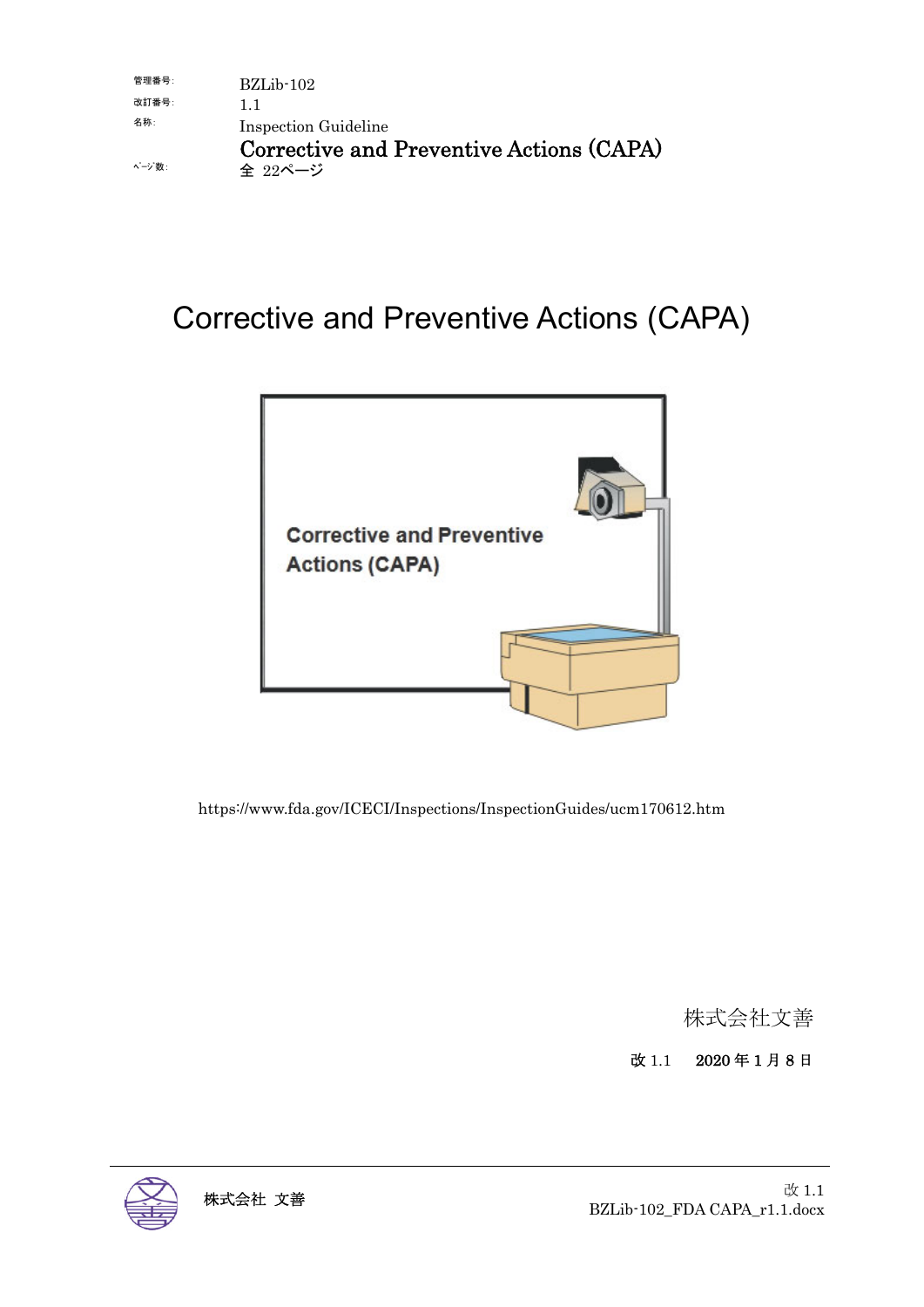| 管理番号:  | $BZLib-102$                              |
|--------|------------------------------------------|
| 改訂番号:  | וו                                       |
| 名称:    | Inspection Guideline                     |
|        | Corrective and Preventive Actions (CAPA) |
| ページ 数: | 全 22ページ                                  |

#### 【注記】

本書は、FDA が発行した英語原文を株式会社 文善にて和文翻訳したものです。 翻訳文はできるだけ英語原文に忠実になるよう努めましたが、あくまでも英語原文を正とす るものです。本書は規制の理解を補助する目的で作成したものであり、株式会社 文善は翻訳 文に誤りがないことについて保証いたしません。

原文の内容をご自身で必ず確認してください。株式会社 文善は、本書を利用したことに起因 して、何らかの損害が生じたとしても、これについては一切の責任を負いません。

本書に記載の翻訳文については、事前に株式会社 文善の書面による許可がある場合を除き、 複製、複写その他いかなる方法による複写、及び引用、転載も禁止とさせていただきます。

本書に含まれる内容は、予告なしに変更されることがあります。

本書を含め、株式会社 文善のサイト(https://bunzen.co.jp)では、電磁的記録/電子署名等に関 する規制やガイダンスの翻訳を掲載しています。

本書、株式会社 文善のサービス等への質問、コメント等は info1@bunzen.co.jp にお寄せくだ さい。

【本書の表記について】 文脈に応じ説明を補足した場合、〔 〕内にそれを記述しています。

訳者による注記は段落末尾に【訳注】として追記しています。

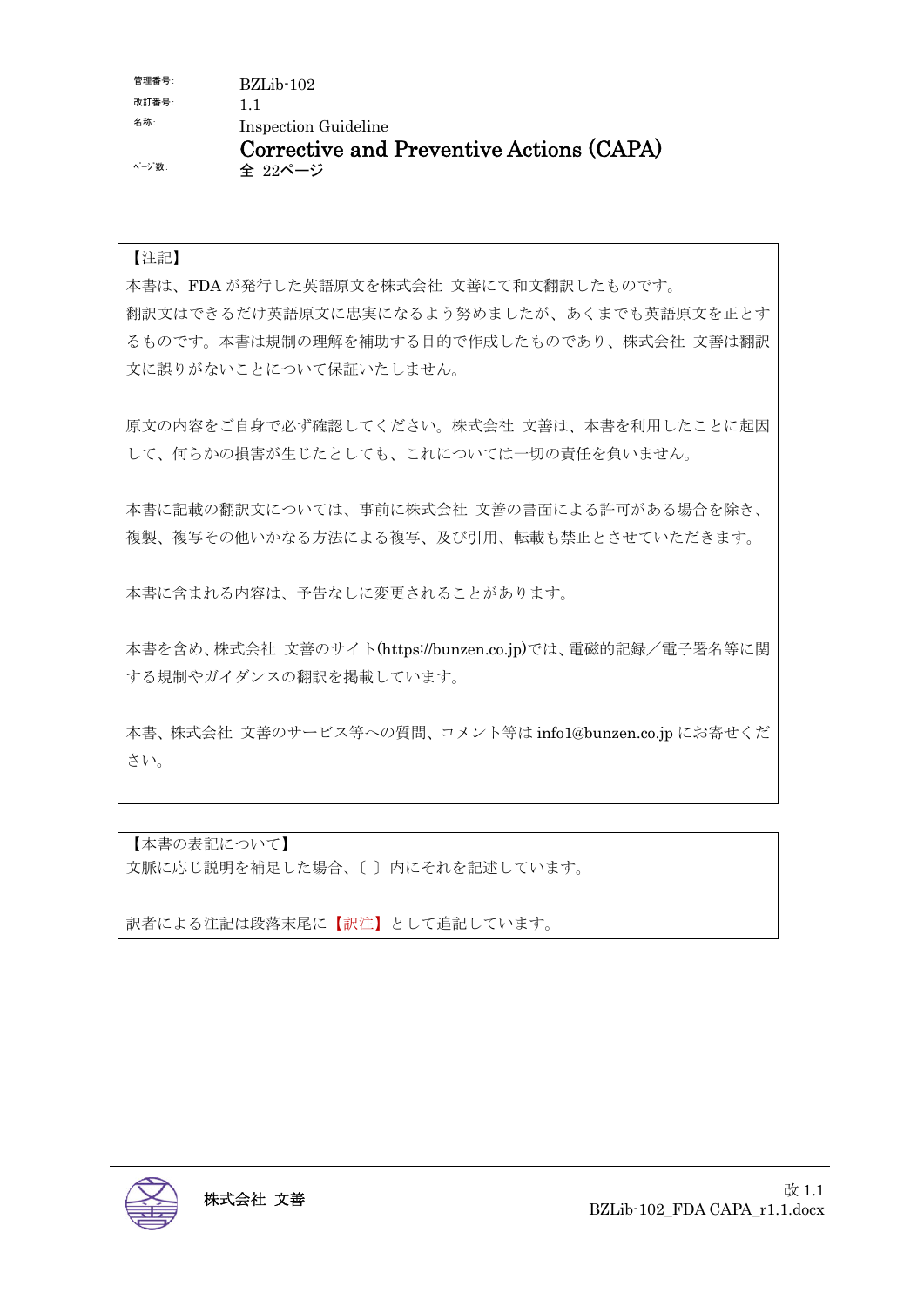## 目次

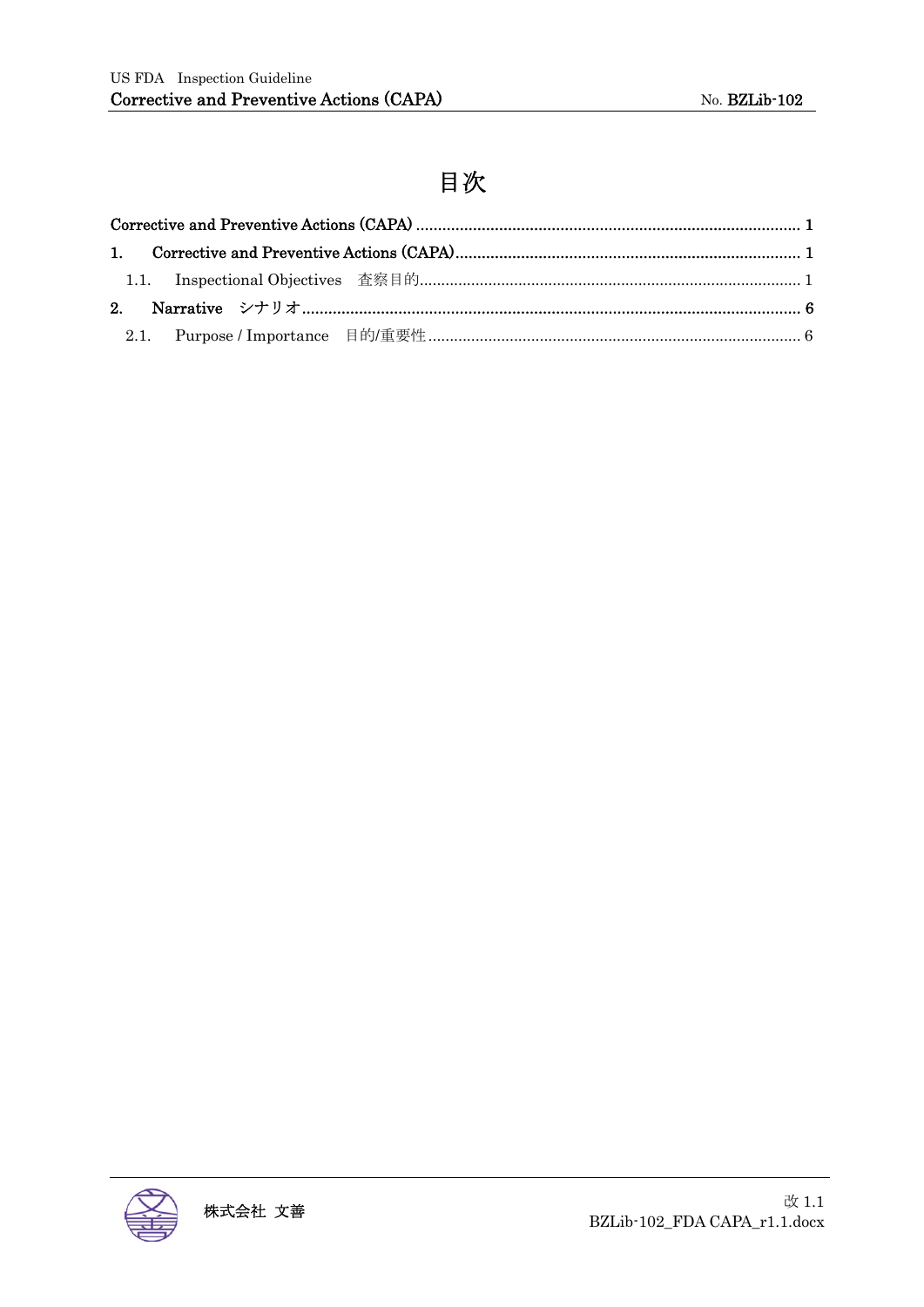### **1. Corrective and Preventive Actions (CAPA)**

| 1.1. | <b>Inspectional Objectives</b><br>査察目的                                                                                                                                                                                                                                             |                                                                                                                                       |
|------|------------------------------------------------------------------------------------------------------------------------------------------------------------------------------------------------------------------------------------------------------------------------------------|---------------------------------------------------------------------------------------------------------------------------------------|
| 1.   | Verify that CAPA system procedure(s) that<br>address the requirements of the quality<br>system regulation have been defined and<br>documented.                                                                                                                                     | 1. 品質システム規制の要求事項に対応するための<br>CAPA システムの手順が定められ、文書化され<br>ていることを検証する。                                                                    |
| 2.   | Determine if appropriate sources of product<br>and quality problems have been identified.<br>Confirm that data from these sources are<br>analyzed to identify existing product and<br>quality problems that may require<br>corrective action.                                      | 2. 製品・品質問題の発生元を適切に特定できてい<br>るかどうかを判断する。これらの発生元からの<br>データが分析され、是正措置が必要な顕在化し<br>た製品・品質問題が特定されていることを確認<br>する。                            |
| 3.   | Determine if sources of product and quality<br>information that may show unfavorable<br>trends have been identified. Confirm that<br>data from these sources are analyzed to<br>identify potential product and quality<br>problems that may require preventive<br>action.          | 3. 好ましくない傾向を示す製品・品質情報の発生<br>元が特定されているか判断する。これらの発生<br>元からのデータが分析され、予防措置が必要な<br>潜在的な製品や品質の問題が特定されているこ<br>とを確認する。                        |
| 4.   | Challenge the quality data information<br>system. Verify that the data received by the<br>CAPA system are complete, accurate and<br>timely.                                                                                                                                        | 4. 品質データ情報システムを精査する。CAPAシ<br>ステムで受け取ったデータが完全、正確、かつ<br>タイムリであることを検証する。                                                                 |
| 5.   | Verify that appropriate statistical methods<br>are employed (where necessary) to detect<br>recurring quality problems. Determine if<br>results of analyses are compared across<br>different data sources to identify and<br>develop the extent of product and quality<br>problems. | 5. 繰り返し発生する品質問題を検出するために、<br>(必要な場合) 適切な統計手法が適用されてい<br>ることを検証する。分析の結果には他のデータ<br>発生元との比較が含まれ、製品・品質問題の範<br>囲が特定され、絞り込まれているかどうかを判<br>断する。 |

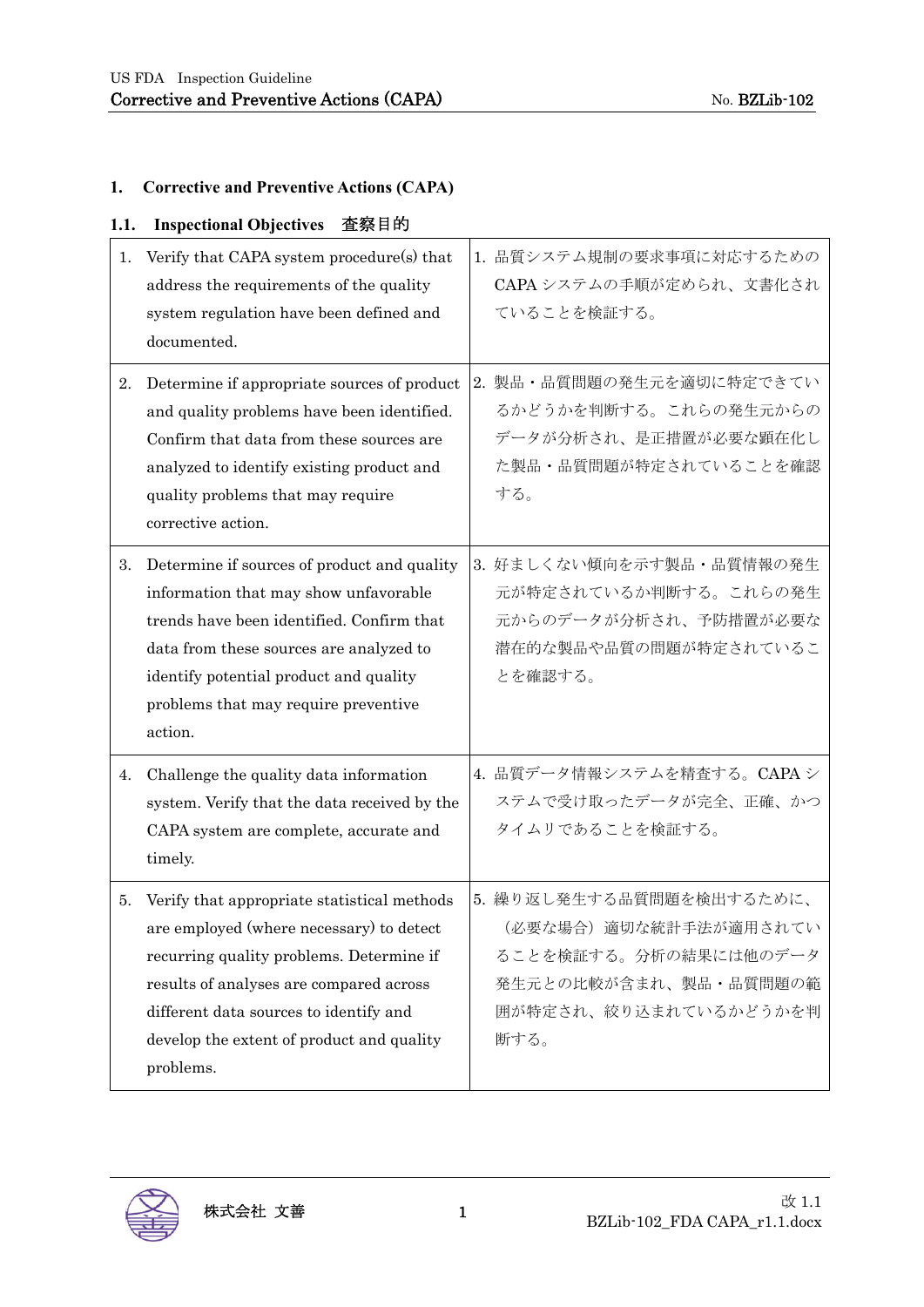| 6. | Determine if failure investigation<br>procedures are followed. Determine if the<br>degree to which a quality problem or<br>nonconforming product is investigated is<br>commensurate with the significance and<br>risk of the nonconformity. Determine if<br>failure investigations are conducted to<br>determine root cause (where possible).<br>Verify that there is control for preventing<br>distribution of nonconforming product. |    | 6. 故障の調査のための手順が順守されているかど<br>うかを判断する。品質問題や不適合製品を調査<br>する程度が、その不適合の重大性及びリスクに<br>応じたものであるかどうかを判断する。(可能<br>であれば)根本原因を特定するために、故障の<br>調査が行われているかどうかを判断する。不適<br>合製品が流通しないようにするためのコントロ<br>ールがあることを検証する。                                                                                                                                 |
|----|----------------------------------------------------------------------------------------------------------------------------------------------------------------------------------------------------------------------------------------------------------------------------------------------------------------------------------------------------------------------------------------------------------------------------------------|----|---------------------------------------------------------------------------------------------------------------------------------------------------------------------------------------------------------------------------------------------------------------------------------------------------------------------------------|
| 7. | Determine if appropriate actions have been<br>taken for significant product and quality<br>problems identified from data sources.                                                                                                                                                                                                                                                                                                      |    | 7. 重大な製品·品質問題について適切な措置がと<br>られているかどうかを判断する。                                                                                                                                                                                                                                                                                     |
| 8. | Determine if corrective and preventive<br>actions were effective and verified or<br>validated prior to implementation. Confirm<br>that corrective and preventive actions do<br>not adversely affect the finished device.                                                                                                                                                                                                               | す。 | 8. 是正・予防措置が効果的であり、実行前にベリ<br>フィケーションまたはバリデーションが実施さ<br>れているかどうかを判断する。是正・予防措置<br>により最終製品に副作用が生じていないことを<br>確認する。<br>【訳注】<br>バリデーション、ベリフィケーションは Part<br>820.3 でそれぞれ以下のように定義されていま<br>バリデーション1: 検査及び客観的な証拠の提供<br>により、ある意図した利用方法に関する特定の<br>要件が、一貫して満足されることを確認するこ<br>と。<br>ベリフィケーション2: 検査及び客観的な証拠の<br>提供により、具体化された要件が満足されるこ<br>とを確認すること。 |

requirements have been fulfilled.



 $\frac{1}{2}$  (z) Validation means confirmation by examination and provision of objective evidence that the particular requirements for a specific intended use can be consistently fulfilled.<br><sup>2</sup> (aa) Verification means confirmation by examination and provision of objective evidence that specified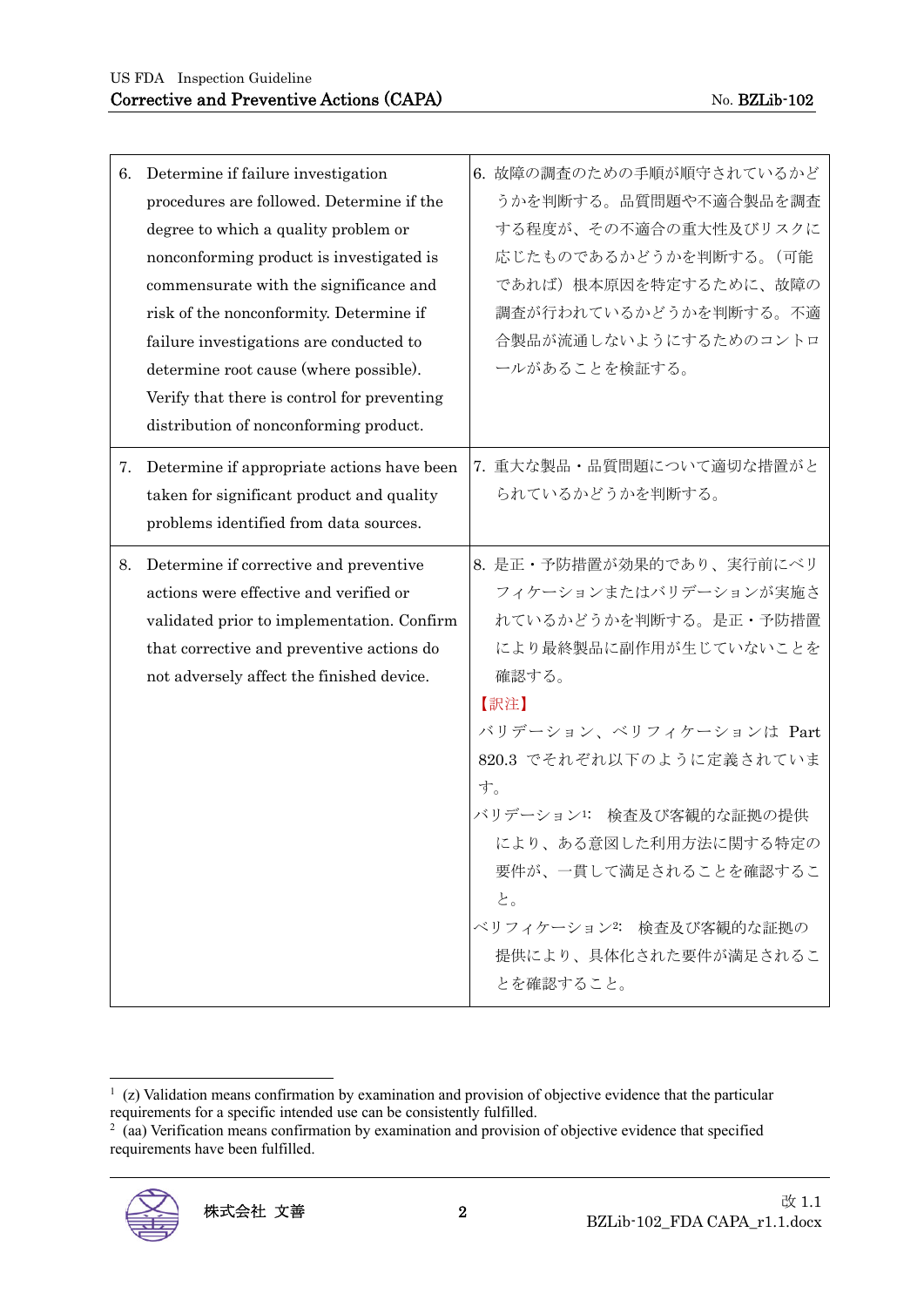| 9. | Verify that corrective and preventive<br>actions for product and quality problems<br>were implemented and documented.                                                                                                 | 9. 製品・品質問題に対する是正措置及び予防措置<br>が実施され、文書化されていることを検証す<br>る。                  |
|----|-----------------------------------------------------------------------------------------------------------------------------------------------------------------------------------------------------------------------|-------------------------------------------------------------------------|
|    | 10. Determine if information regarding<br>nonconforming product and quality<br>problems and corrective and preventive<br>actions has been properly disseminated,<br>including dissemination for management<br>review. | 10. 不適合製品、品質問題、是正・予防措置に関<br>する情報が、経営層レビューなど、社内で適切<br>に共有されているかどうかを判断する。 |

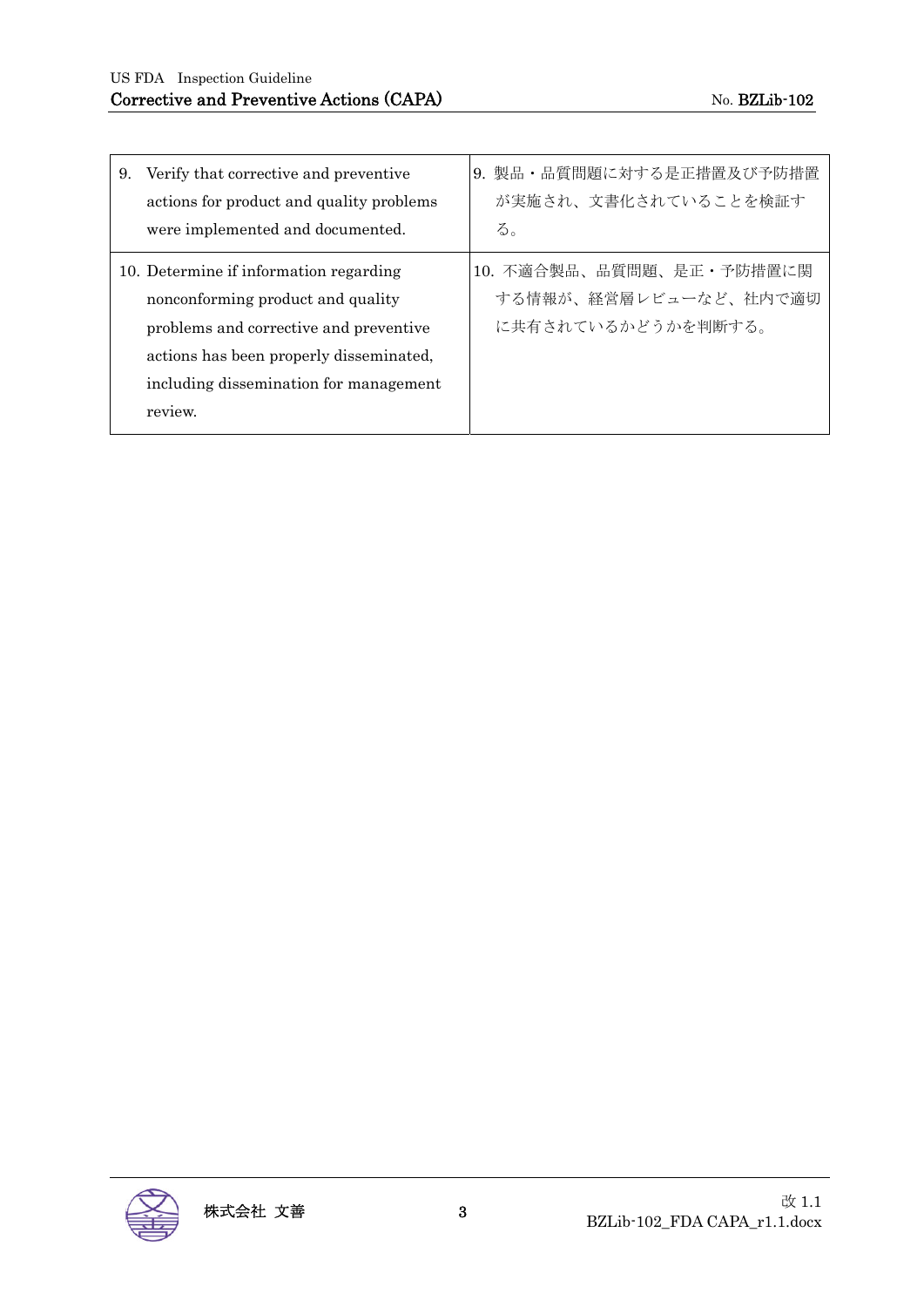| Have CAPA system procedures that address                                                     | Has appropriate corrective action been taken                                            |
|----------------------------------------------------------------------------------------------|-----------------------------------------------------------------------------------------|
| the requirements of the QS regulation been<br>defined and documented?                        | for significant product and quality problems<br>lidentified from data sources?          |
|                                                                                              |                                                                                         |
| 820.100(a)<br>(1)                                                                            | 820.100(a)(3)<br>(7)                                                                    |
|                                                                                              |                                                                                         |
|                                                                                              | Were corrective and preventive actions:                                                 |
|                                                                                              |                                                                                         |
| Existing Problems - Corrective Actions                                                       | effective?<br>a.                                                                        |
|                                                                                              | b.<br>verified or validated prior to                                                    |
| Were quality data sources identified? Have<br>data from these sources been analyzed to       | implementation?                                                                         |
| dentify existing product and quality problems                                                | Do corrective and preventive actions adversely                                          |
| that require corrective action?                                                              | affect the finished device?                                                             |
| (2)<br>820.100(a)(1)                                                                         | 820.100(a)(4)<br>(8)                                                                    |
|                                                                                              |                                                                                         |
| Potential Problems - Preventive Actions                                                      |                                                                                         |
|                                                                                              | Were corrective and preventive actions for                                              |
| Were sources of product and quality                                                          | product and quality problems implemented and                                            |
| information that may show unfavorable trends<br>identified by the firm? Have data from these | documented?                                                                             |
| sources been analyzed to identify potential                                                  |                                                                                         |
| product and quality problems that may require                                                | (9)<br>820.100(a)(5), 820.100(b)                                                        |
| preventive action?                                                                           |                                                                                         |
| 820.100(a)(1)<br>(3)                                                                         |                                                                                         |
|                                                                                              | Has information regarding nonconforming<br>product, quality problems and corrective and |
|                                                                                              | preventive actions been properly                                                        |
| Are the data received by the CAPA system                                                     | disseminated?                                                                           |
| complete, accurate and timely?                                                               |                                                                                         |
|                                                                                              | Is information disseminated for management<br>raview?                                   |
| 820.100(a)(1)<br>(4)                                                                         |                                                                                         |
|                                                                                              | 820.100(a)(6), 820.100(a)(7)<br>(10)                                                    |
| Are appropriate statistical analysis<br>a.                                                   |                                                                                         |
| methods used?                                                                                |                                                                                         |
| Are results of analyses compared<br>b.                                                       | Evaluate subsystem for adequacy based on                                                |
| across different data sources to<br>identify and develop the extent of                       | findings                                                                                |
| product and quality problems?                                                                |                                                                                         |
|                                                                                              | Continue Inspection of Other Subsystems.                                                |
| 820.100(a)(1), 820.250<br>(5)                                                                |                                                                                         |
|                                                                                              |                                                                                         |
|                                                                                              |                                                                                         |
| Investigating Cause                                                                          | <b>CORRECTIVE</b>                                                                       |
| Are failure investigation procedures<br>ā.                                                   |                                                                                         |
| followed?                                                                                    | AND                                                                                     |
| Is the failure investigation<br>b.                                                           |                                                                                         |
| commensurate with the significance                                                           |                                                                                         |
| and risk of the nonconformity?                                                               | <b>PREVENTIVE ACTIONS</b>                                                               |
| Are failure analyses conducted to the<br>Ĉ.<br>root cause, where possible?                   |                                                                                         |
| is there control to prevent the<br>d.                                                        | (CAPA)                                                                                  |
| distribution of nonconforming                                                                |                                                                                         |
| product?                                                                                     | <b>DECISION FLOW CHART</b>                                                              |
|                                                                                              |                                                                                         |
| 820.100(a)(2), 820.90(b)<br>(6)                                                              |                                                                                         |

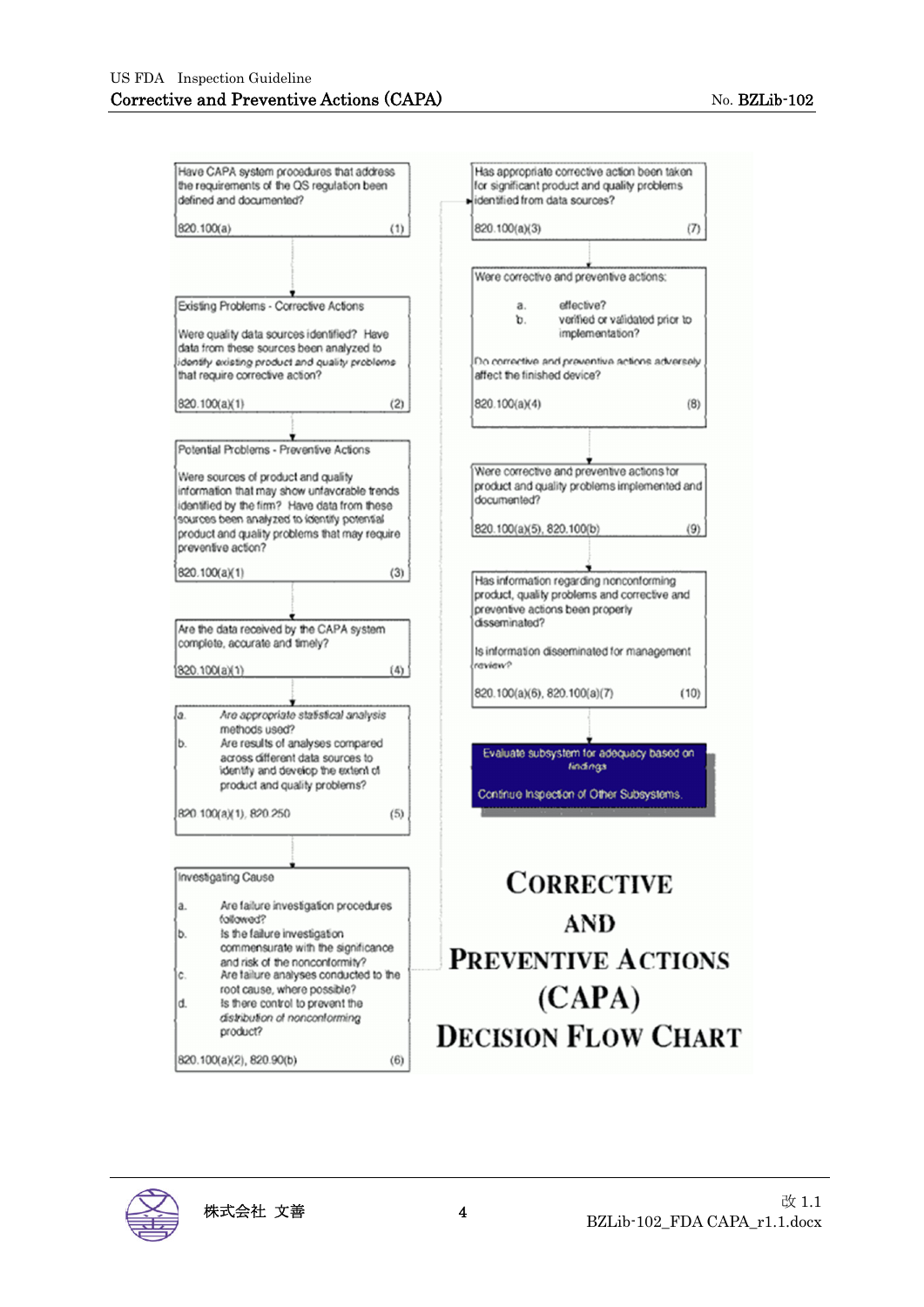

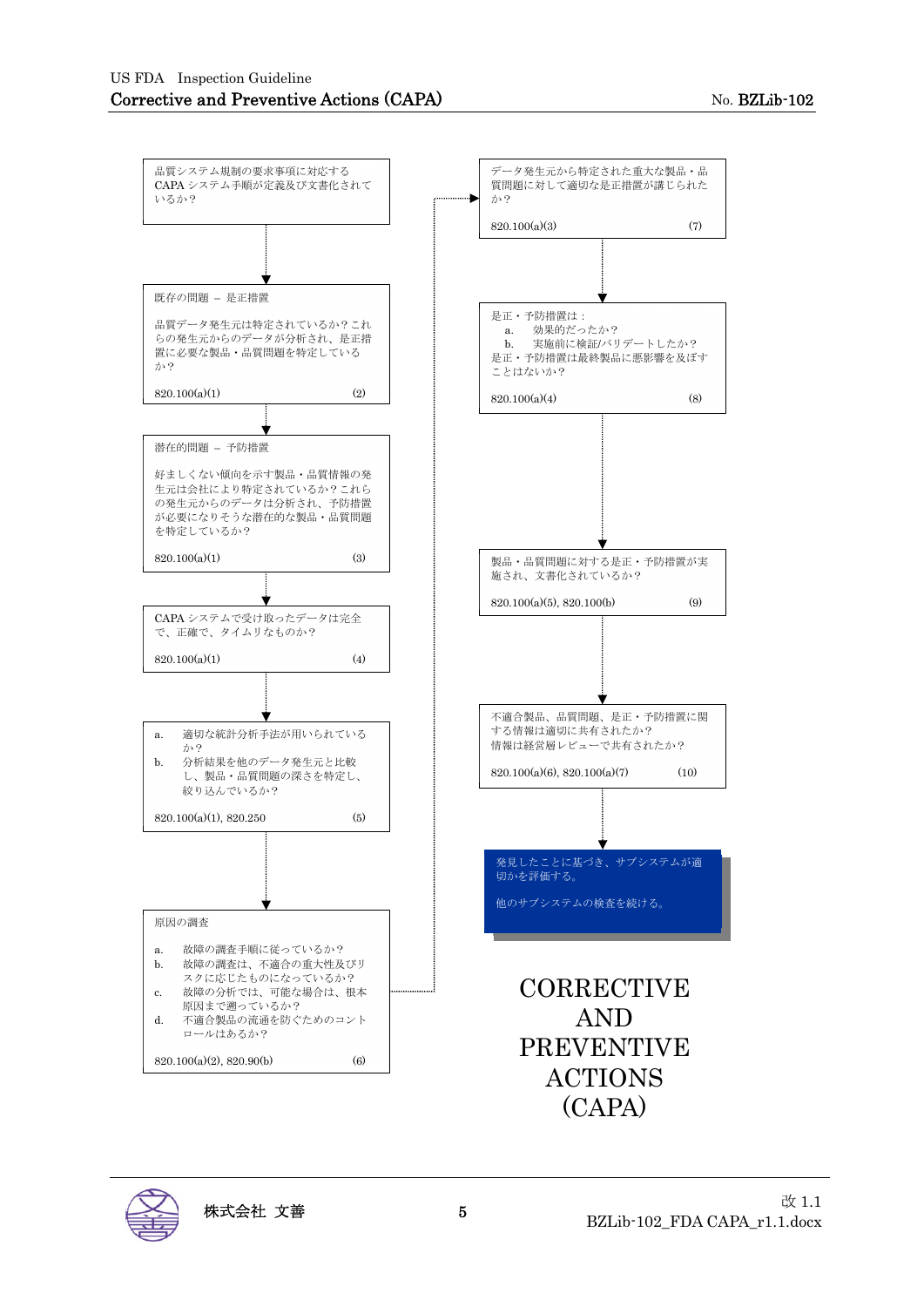### **2. Narrative** シナリオ

| 目的/重要性<br>2.1. Purpose / Importance           |         |
|-----------------------------------------------|---------|
| The purpose of the corrective and preventive  | 是正·予防措置 |
| action subsystem is to collect information,   | システム]の目 |
| analyze information, identify and investigate | 品·品質問題を |

product and quality problems, and take appropriate and effective corrective and/or preventive action to prevent their recurrence. Verifying or validating corrective and preventive actions, communicating corrective and preventive action activities to responsible people, providing relevant information for management review, and documenting these activities are essential in dealing effectively with product and quality problems, preventing their recurrence, and preventing or minimizing device failures. One of the most important quality system elements is the corrective and preventive action subsystem.

量サブシステム [以下、CAPA サブ 的は、情報を収集し、分析し、製 品・品質問題を特定し、調査し、問題の再発を防 止するために適切かつ効果的な是正・予防措置を 取ることである。

以下は、製品・品質問題に効果的に対応し、再発 を防止し、機器の故障を防止または減少させるた めに必須である。

- 是正・予防措置のベリフィケーション又は バリデーションを行うこと、
- 是正・予防措置の活動を責任ある者へ連絡 すること、
- 経営層レビューに必要な情報を提供するこ と、
- これらの活動を文書化すること

品質システムの要素で最も重要な要素の一つは CAPA サブシステムである。

 $\blacksquare$  1. Verify that CAPA system procedure(s) that address the requirements of the quality system regulation have been defined and documented.  $\blacksquare$ 1.品質システム規制の要求事項に対応するた めの CAPA システム手順が定められ、文書化さ れていることを確認する。

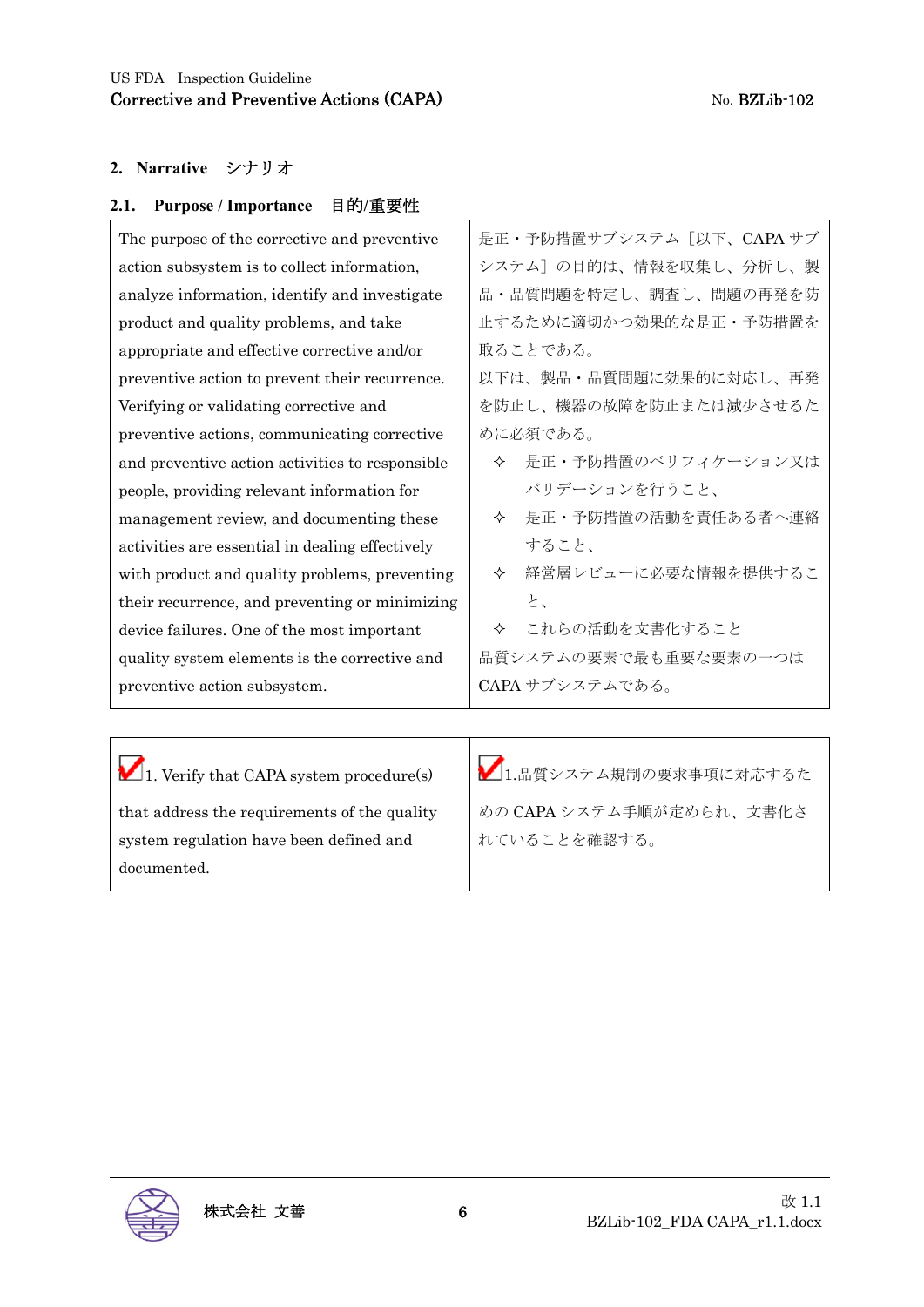| Review the firm's corrective and preventive<br>action procedure. If necessary, have<br>management provide definitions and<br>interpretation of words or terms such as<br>"nonconforming product", "quality audit",<br>"correction", "prevention", "timely", and others.<br>It is important to gain a working knowledge of<br>the firm's corrective and preventive action<br>procedure before beginning the evaluation of<br>this subsystem. | 当該会社の CAPA 手順をレビューする。必要に<br>応じて経営層に「不適合のある製品」、「品質監<br>査」、「是正」、「予防」、「タイムリ」などの言葉の<br>定義や解釈を説明させる。サブシステムを評価す<br>る前に当該会社の CAPA 手順を調べておくこと<br>は重要である。                      |
|---------------------------------------------------------------------------------------------------------------------------------------------------------------------------------------------------------------------------------------------------------------------------------------------------------------------------------------------------------------------------------------------------------------------------------------------|-----------------------------------------------------------------------------------------------------------------------------------------------------------------------|
| NOTE:<br>Corrective action taken to address an existing<br>product or quality problem should include<br>action to:<br>Correct the existing product nonconformity or<br>quality problems and; Prevent the recurrence<br>of the problem.                                                                                                                                                                                                      | 注:<br>既に発生した製品・品質問題に対応するための是<br>正措置には以下の措置を含むこと。<br>既に発生した品質の不適合または品質問題<br>✧<br>の是正、及び<br>当該問題の再発の防止<br>✧                                                             |
| The CAPA procedure should include procedures<br>for how the firm will meet the requirements for<br>all elements of the CAPA subsystem. All<br>procedures should have been implemented.                                                                                                                                                                                                                                                      | CAPA 手順には、当該会社において、CAPA サブ<br>システムの全ての要素に関する要求事項がどのよ<br>うに満たされるのか、が記載されていること。す<br>べての手順が実施されていること。                                                                    |
| Once you have gained a knowledge of the firm's<br>corrective and preventive action procedure,<br>begin with determining if the firm has a system<br>for the identification and input of quality data<br>into the CAPA subsystem. Such data includes<br>information regarding product and quality<br>problems (and potential problems) that may<br>require corrective and/or preventive action.                                              | 当該会社の CAPA 手順について知識を得たら、<br>最初に、当該会社において、品質データを特定し<br>CAPA サブシステムへインプットとするような仕<br>組みがあるかどうかを判断する。そのようなデー<br>タには、是正・予防措置が必要になりそうな製<br>品・品質問題(及び潜在的な問題)に関する情報<br>が含まれる。 |

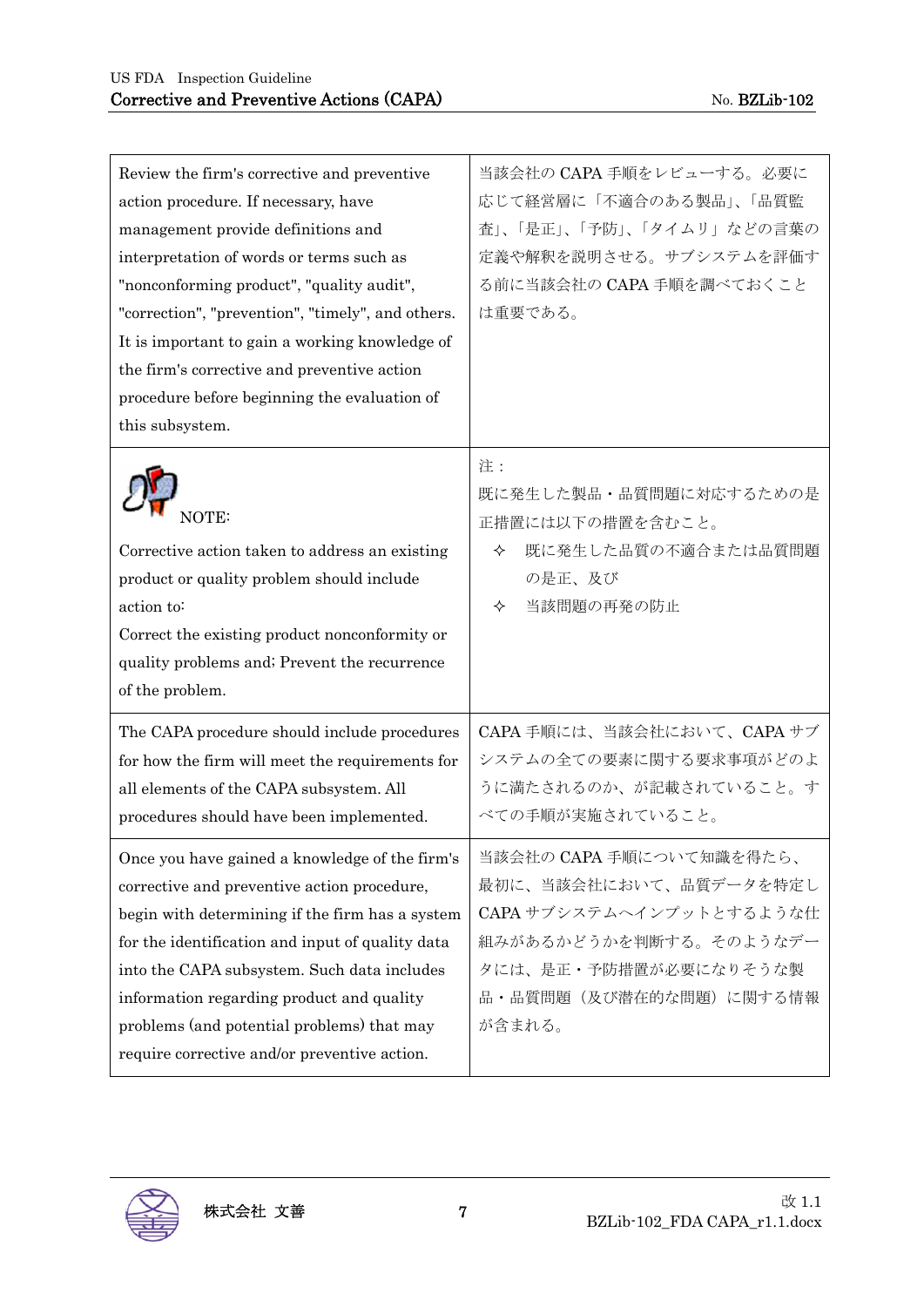| $\Box$ 2. Determine if appropriate sources of                                                                                                                                                                                                                                                                                                                                                                                                                                                                                                                                                                                                                                                                                                                                                                                             | 2. 製品・品質問題の発生元が適切に特定され                                                                                                                                                                                                                                                                                           |
|-------------------------------------------------------------------------------------------------------------------------------------------------------------------------------------------------------------------------------------------------------------------------------------------------------------------------------------------------------------------------------------------------------------------------------------------------------------------------------------------------------------------------------------------------------------------------------------------------------------------------------------------------------------------------------------------------------------------------------------------------------------------------------------------------------------------------------------------|------------------------------------------------------------------------------------------------------------------------------------------------------------------------------------------------------------------------------------------------------------------------------------------------------------------|
| product and quality problems have been<br>identified. Confirm that data from these<br>sources are analyzed to identify existing<br>product and quality problems that may require<br>corrective action.                                                                                                                                                                                                                                                                                                                                                                                                                                                                                                                                                                                                                                    | ているかどうか判断する。その発生元からのデー<br>タが分析され、既に発生した製品・品質問題のう<br>ち、是正措置が必要になりそうなものが特定され<br>ていることを確認する。                                                                                                                                                                                                                        |
| The firm should have methods and procedures<br>to input product or quality problems into the<br>CAPA subsystem. Product and quality<br>problems should be analyzed to identify<br>product and quality problems that may require<br>corrective action.                                                                                                                                                                                                                                                                                                                                                                                                                                                                                                                                                                                     | 当該会社において、製品·品質問題を CAPA サ<br>ブシステムへのインプットとするための方法や手<br>順が設けられているべきである。製品・品質問題<br>が分析され、製品・品質問題のうち、是正措置が<br>必要になりそうなものが特定されていることを確<br>認する。                                                                                                                                                                         |
| The firm should routinely analyze quality data<br>regarding product and quality problems. This<br>analysis should include data and information<br>from all acceptance activities, complaints,<br>service, and returned product records.<br>Determine if the firm is capturing and<br>analyzing data from acceptance activities<br>relating to component, in process and finished<br>device testing. Information obtained<br>subsequent to distribution, which includes<br>complaints, service activities and returned<br>products, as well as information relating to<br>concessions (quality and nonconforming<br>products), quality records, and other sources of<br>quality data should also be captured and<br>analyzed. Examples of other sources of quality<br>data include quality audits, installation<br>reports, lawsuits, etc. | 当該会社は、日常的に製品・品質問題に関する品<br>質データを分析すべきである。分析では、受領活<br>動、苦情、サービス、製品返品記録のすべてのデ<br>ータ・情報をカバーすべきである。当該会社が部<br>品の受領活動、中間・最終製品のテストからデー<br>タを収集し、分析しているかどうかを判断する。<br>苦情、サービス活動、返品などの出荷後に入手し<br>た情報、(品質や不適合製品)の特別採用に関す<br>る情報、品質記録、他の品質データの発生元など<br>に関する情報も収集し、分析すべきである。他の<br>品質データの発生元としては、品質監査、インス<br>トレーション報告書、訴訟などがある。 |

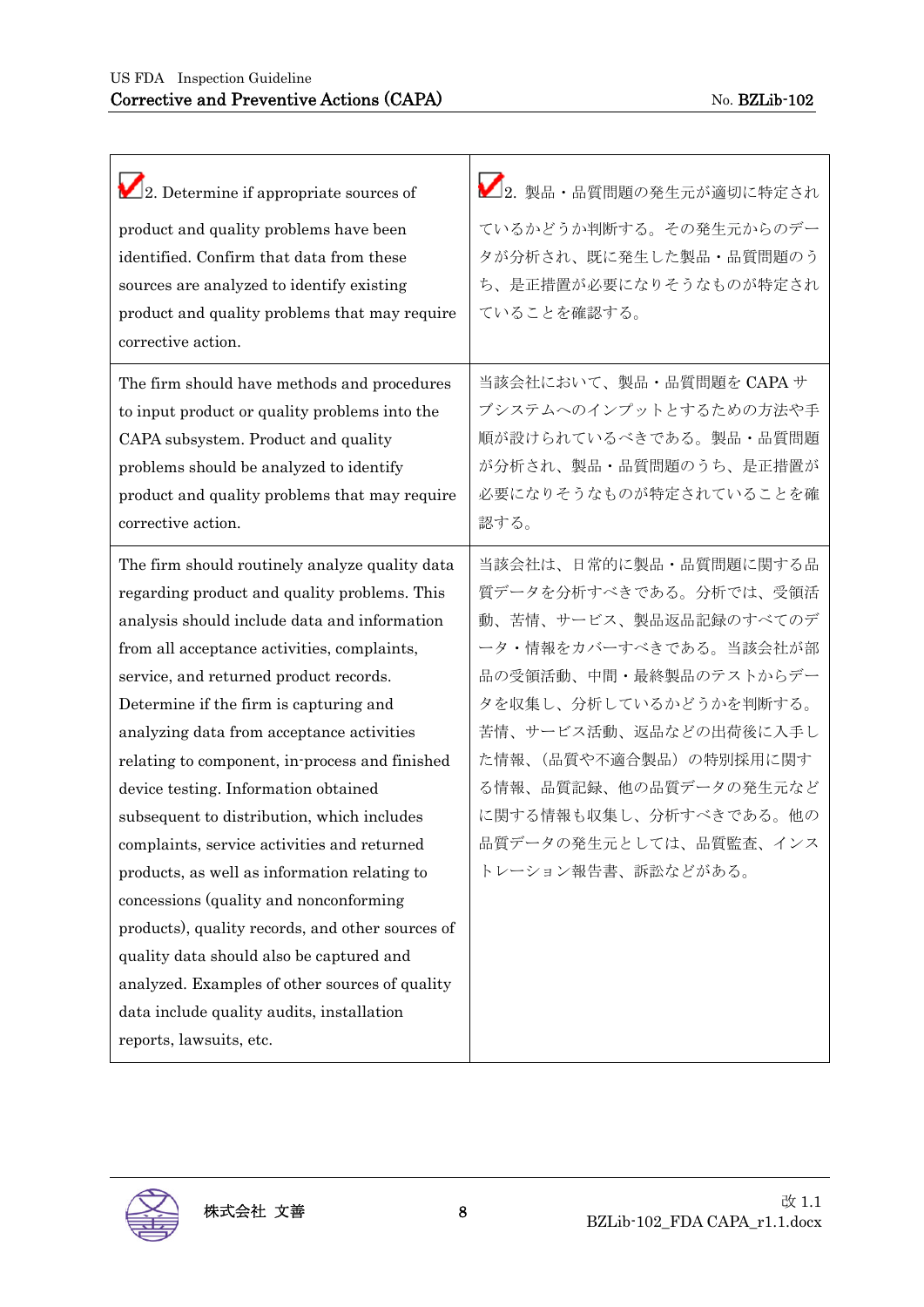

In accordance with Agency policy (CPG 7151.02), do not request records regarding the results of internal quality audits, management reviews, third party audits (including ISO audits), or supplier audits. However, you will be reviewing raw data that is used by the firm when conducting their quality audits, management reviews, etc. Trending information and results of analyses are generally part of evaluations under the corrective and preventive action requirements. This information is utilized in internal audits and management reviews. Information or data utilized in internal audits and management reviews are considered raw data and should be available for routine review.

注:

FDA 方針 (CPG7151.02)に従い、内部品質監 査、経営層レビュー、第三者監査(ISO 監査を含 む)や供給者監査の結果に関する記録を要求して はならない。ただし、当該会社が品質監査、経営 層レビューなどを実施する際に用いる生データを レビューすることはできる。傾向の情報や分析結 果は一般的に是正・予防措置の要求事項である 「評価」の一部である。この情報は内部品質監査 や経営層レビューに利用される。内部品質監査、 経営層レビューに利用される情報やデータは生デ ータとみなされ、定常的なレビューに提供される べきである。

3. Determine if sources of product and quality information that may show unfavorable trends have been identified. Confirm that data from these sources are analyzed to identify potential product and quality problems that may require preventive action.

 $\sum_{3.5}$ ましくない傾向が特定された製品・品質 情報の発生元が特定されたかどうかを判断する。 これらの発生元からのデータを分析し、予防措置 を必要とするような潜在的な製品・品質問題があ れば見つけるようにしていることを確認する。

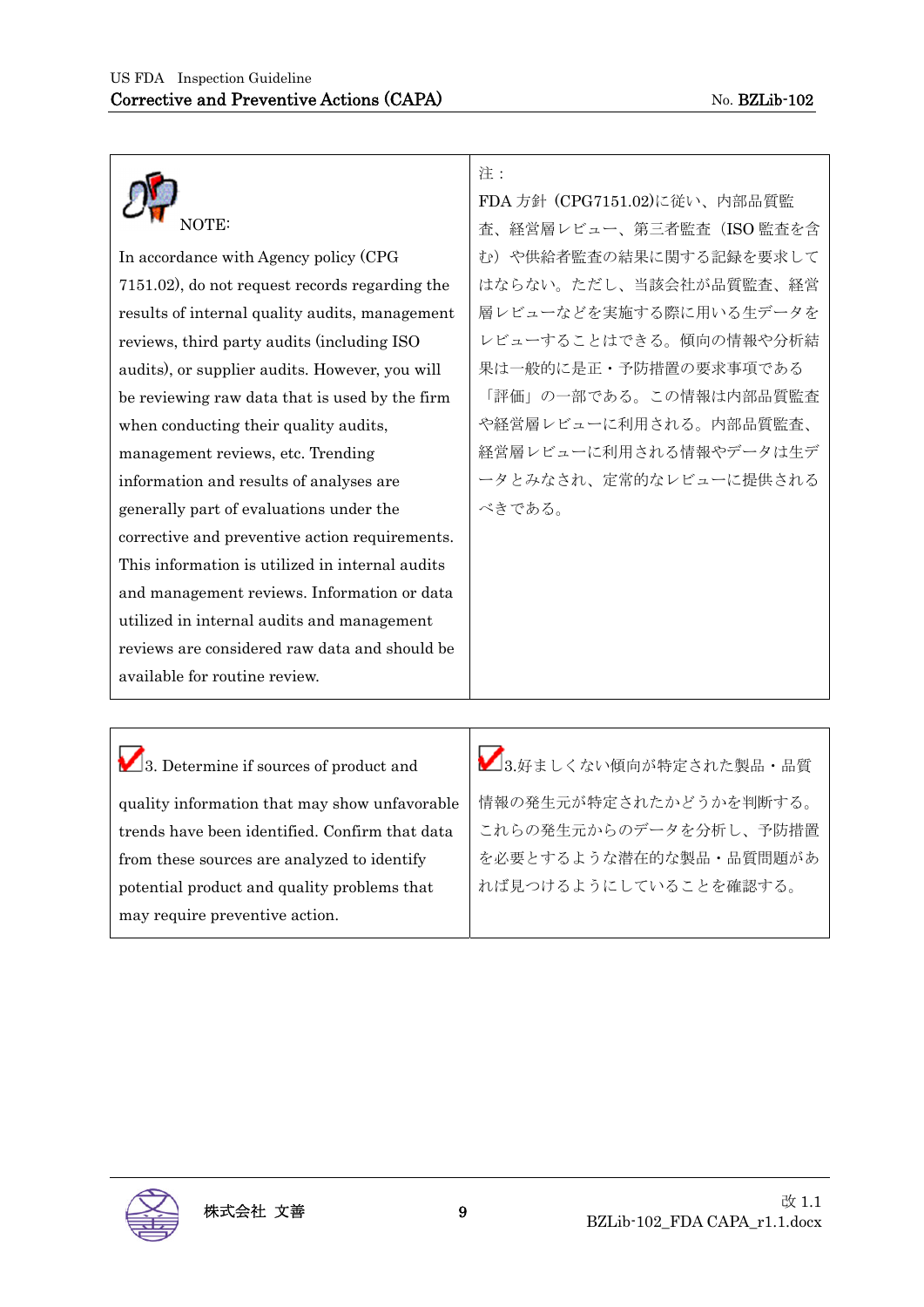| Determine if the firm is identifying product      | 当該会社が、予防措置を必要とするような潜在的 |
|---------------------------------------------------|------------------------|
| and quality problems that may require a           | な製品・品質問題を特定しているかどうかを判断 |
| preventive action. This can be accomplished by    | する。そのためには、過去の記録(傾向データ、 |
| reviewing historical records such as trending     | 是正措置、(部品の履歴記録、最終製品テストな |
| data, corrective actions, acceptance activities   | ど)受領活動、及び好ましくない傾向に関する他 |
| (component history records, process control       | の品質システム記録をレビューするとよい。製  |
| records, finished device testing, etc.) and other | 品・品質情報の分析で認識された好ましくない傾 |
| quality system records for unfavorable trends.    | 向に関して、予防措置が講じられているかどうか |
| Review if preventive actions have been taken      | を判断すること。製品·品質の改善及び適切な統 |
| regarding unfavorable trends recognized from      | 計的プロセス管理技術を利用していることは予防 |
| the analysis of product and quality               | 措置の要求事項に適合している証拠となる。   |
| information. Product and quality                  |                        |
| improvements and use of appropriate               |                        |
| statistical process control techniques are        |                        |
| evidence of compliance with the preventive        |                        |
| action requirement.                               |                        |
| Determine if the firm is capturing and            | 当該会社が適合製品に関するデータを収集し、分 |
| analyzing data regarding in-conformance           | 析しているかどうかを判断する。例えば、部品テ |
| product. Examples include capturing and           | スト結果を収集し分析することで、テスト結果の |
| analyzing component test results to detect        | 変化を検出でき、ベンダープロセス、部品の設  |
| shifts in test results that may indicate changes  | 計、受領手順などが変わったことが分かるかもし |
| in vendor processes, component design or          | れない。こういった状況が明らかになると、予防 |
| acceptance procedures. Identification of these    | 措置としてベンダーの調査が必要となるかもしれ |
| indicators may necessitate a vendor               | ない。中間製品及び最終製品のテスト結果を監視 |
| investigation as a preventive action.             | することで、潜在的な品質問題の新たな指標が明 |
| Monitoring in process and finished device test    | らかになる可能性がある。安定性が問題となるデ |
| results may reveal additional indicators of       | バイスでは、リザーブサンプルのテスト結果を継 |
| potential quality problems. For devices where     | 続的に監視する。これにより、プロセスの変更、 |
| stability is an issue, test results of reserve    | 追加のトレーニングなどの、プロセスを許容範囲 |
| samples are continually monitored. These          | 内に収めるための変更につながる可能性がある。 |
| monitoring activities may trigger process         |                        |
| changes, additional training activities and       |                        |
| other changes required to maintain the process    |                        |
| within its tolerances and limits.                 |                        |

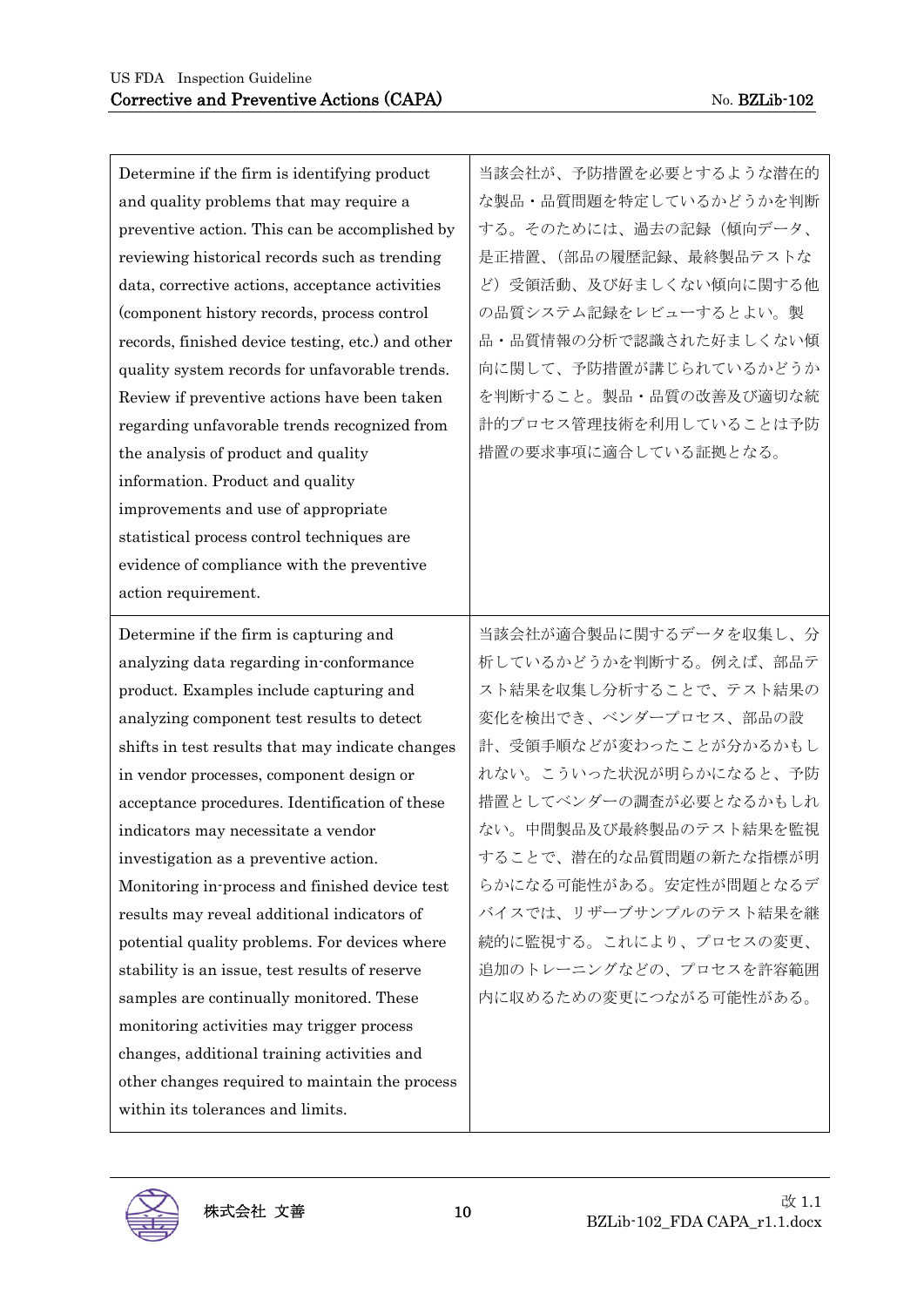| Determine if the firm is using statistical        | 当該会社が、統計的手法を適用可能な場面で、プ                       |
|---------------------------------------------------|----------------------------------------------|
| control techniques for process controls where     | ロセス管理に使用しているかどうかを判断する。                       |
| statistical techniques are applicable. An         | 例えば、「統計的プロセス制御」(SPC) である。                    |
| example would be "Statistical Process Control"    | SPC はプロセスを監視し、プロセスが仕様上の                      |
| (SPC). SPC is utilized to monitor a process and   | 限界値に向かってドリフトし始めたらプロセスの                       |
| initiate process correction when a process is     | 修正を開始するものである。一般的に、SPCを                       |
| drifting toward a specification limit. Typically, | 用いた活動は、プラスチック成型や押出しなどの                       |
| SPC activities are encountered with large         | 大量生産プロセスでよく見かける。(不適合製品                       |
| volume production processes such as plastic       | などの特定された製品の問題がない状況で)継続                       |
| molding and extrusion. Any continuing product     | 的な製品改善を行っていれば、予防措置を適切に                       |
| improvements (in the absence of identified        | 実施していると考えられる。                                |
| product problems such as non-conforming           |                                              |
| product) are also positive indicators of          |                                              |
| preventive actions.                               |                                              |
|                                                   |                                              |
| Important linkages for this activity              | この活動に対する重要な関連要件には以下                          |
| include 820.70 Production and Process Controls    | が含まれる。                                       |
| and 820.250 Statistical Techniques.               | 820.70 Production and Process Controls       |
|                                                   | 820.250 Statistical Techniques               |
|                                                   |                                              |
|                                                   |                                              |
| 4. Challenge the quality data information         | $\sum_{4.}$ 品質データ情報システムを精査する。                |
| system. Verify that the data received by the      | CAPA システムが受け取ったデータが完全で正確                     |
| CAPA system are complete, accurate and            | でタイムリであることを確認する。                             |
| timely.                                           |                                              |
|                                                   |                                              |
|                                                   | の活動に対する重要な関連要件には以下                           |
| Important linkages for this activity              |                                              |
| include 820.80 Acceptance Activities, 820.90      | が含まれる。                                       |
|                                                   |                                              |
| Nonconforming Product, 820.170 Installation,      | 820.80 Acceptance Activities                 |
| 820.198 Complaint Files and 820.200               | 820.90 Nonconforming Product                 |
| Servicing.                                        | 820.170 Installation                         |
|                                                   | 820.198 Complaint Files<br>820.200 Servicing |

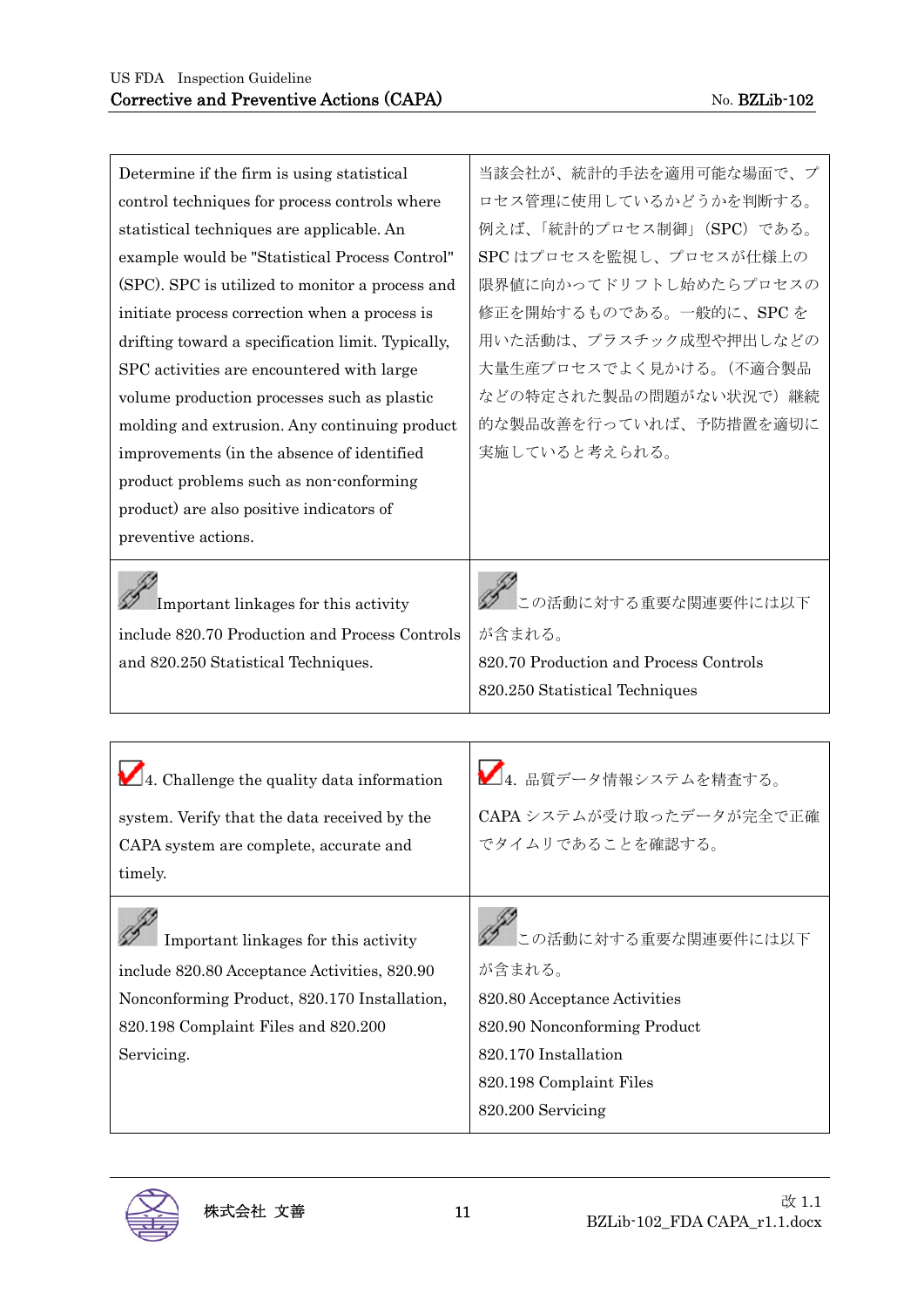| 5. Verify that appropriate statistical<br>methods are employed (where necessary) to<br>detect recurring quality problems. Determine if<br>results of analyses are compared across<br>different data sources to identify and develop<br>the extent of product and quality problems.                                                                                              | (必要に応じて) 適切な統計的手法を使用<br>して何度も繰り返し起きる品質問題を検出できる<br>ようにしていることを確認する。さまざまなデー<br>タソースで分析の結果を比較して、製品・品質問<br>題の広がりを特定し、深堀りしているかどうかを<br>判断する。                           |
|---------------------------------------------------------------------------------------------------------------------------------------------------------------------------------------------------------------------------------------------------------------------------------------------------------------------------------------------------------------------------------|-----------------------------------------------------------------------------------------------------------------------------------------------------------------|
| The analysis of product and quality problems<br>should include appropriate statistical and non-<br>statistical techniques. Statistical techniques<br>include Pareto analysis, spreadsheets, and pie<br>charts. Non-statistical techniques include<br>quality review boards, quality review<br>committees and other methods.                                                     | 製品・品質問題の分析には、適切な統計的手法及<br>び非統計的手法を用いるべきである。統計的手法<br>には、パレート解析、スプレッドシート、円グラ<br>フなどがある。非統計的手法には、quality<br>review boards, quality review committees など<br>の方法がある。 |
| The analysis of product and quality problems<br>should also include the comparison of problems<br>and trends across different data sources to<br>establish a global, and not an isolated view, of a<br>problem. For example, problems noted in<br>service records should be compared with<br>similar problem trends noted in complaints and<br>acceptance activity information. | 製品・品質問題の分析では、さまざまなデータソ<br>ース間での問題と傾向の比較を行い、問題をグロ<br>ーバルな、(孤立していない) 視点でとらえるべ<br>きである。例えば、サービス記録に記録された問<br>題は、苦情や受領活動の情報から得られた同様の<br>問題傾向と比較されるべきである。             |
| The full extent of a problem must be captured<br>before the probability of occurrence, risk<br>analysis and the proper course of corrective or<br>preventive action can be determined.                                                                                                                                                                                          | 発生の確率、リスク分析、是正・予防措置の方向<br>付けを行う前に、問題の全容が把握されていなけ<br>ればならない。                                                                                                     |

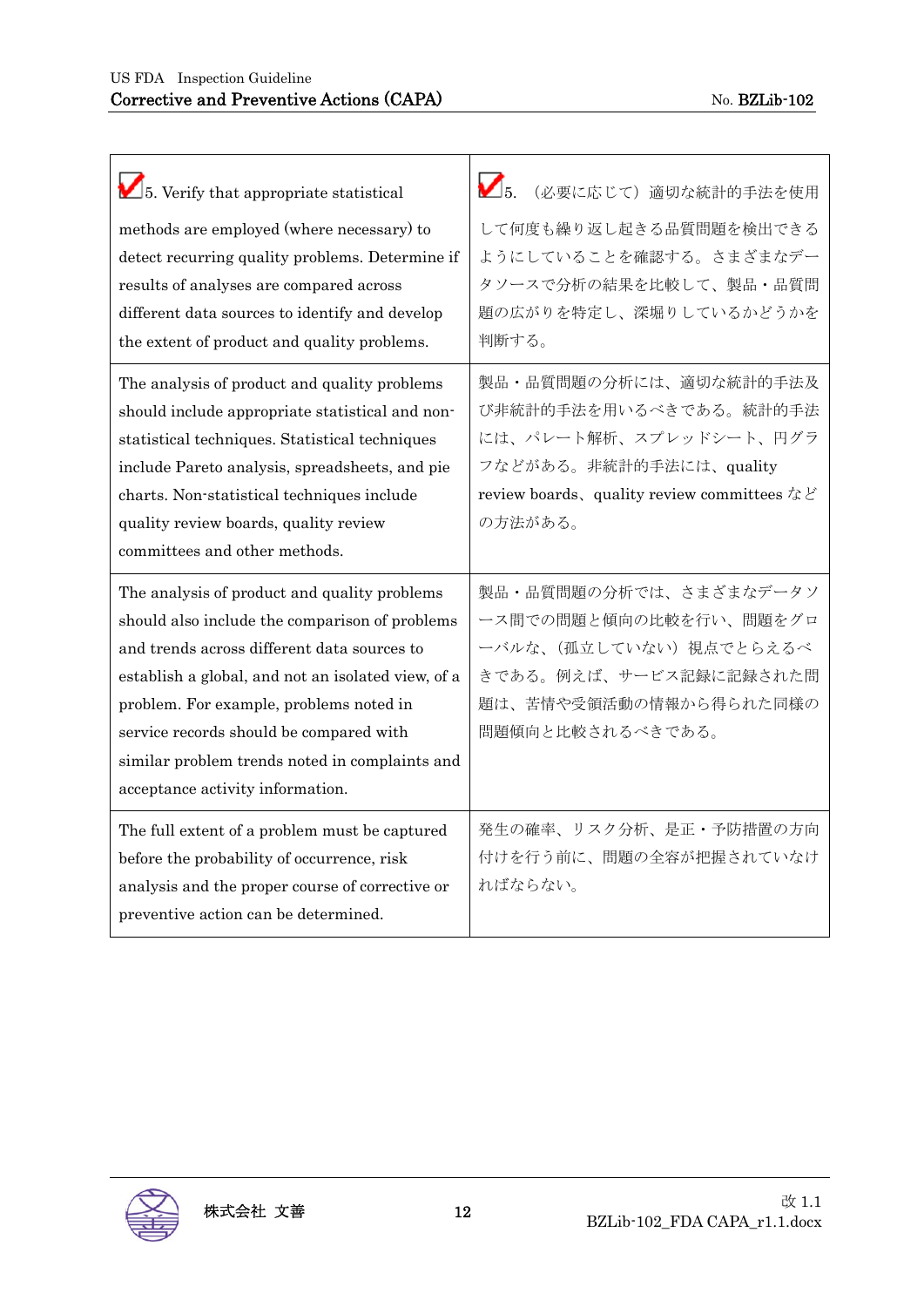| 6. Determine if failure investigation            | 6. 故障の調査が手順通りに行われているかど   |
|--------------------------------------------------|--------------------------|
| procedures are followed. Determine if the        | うかを判断する。品質問題または不適合製品に対   |
| degree to which a quality problem or             | する調査の程度が、不適合の重大性及びリスクに   |
| nonconforming product is investigated is         | 釣り合っているかどうかを判断する。(可能であ   |
| commensurate with the significance and risk of   | れば)根本原因を特定するための故障調査が実施   |
| the nonconformity. Determine if failure          | されているかどうかを判断する。不適合製品の流   |
| investigations are conducted to determine root   | 通を防止するための管理があることを確認する。   |
| cause (where possible). Verify that there is     |                          |
| control for preventing distribution of           |                          |
| nonconforming product.                           |                          |
| Review the firm's CAPA procedures for            | 当該会社の CAPA 手順の故障調査についてレビ |
| conducting failure investigations. Determine if  | ューする。手順に、以下の条項が含まれているか   |
| the procedures include provisions for            | どうかを判断する。                |
| identifying the failure modes, determining the   | 故障モードの特定<br>✧            |
| significance of the failure modes (using tools   | (リスク分析ツールなどによる)故障モー<br>✧ |
| such as risk analysis), the rationale for        | ドの重大性の判定                 |
| determining if a failure analysis should be      | 調査の一環として故障分析を実施すべきか<br>✧ |
| conducted as part of the investigation, and the  | どうかの判断するための合理性           |
| depth of the failure analysis.                   | 故障分析の深さ<br>✧             |
|                                                  |                          |
| Discuss with the firm their rationale for        | ある製品・品質の問題の傾向に対する、是正措置   |
| determining if a corrective or preventive action | または予防措置の要否についての判断の合理性    |
| is necessary for an identified trend regarding   | を、当該会社と話し合う。意思決定プロセスは、   |
| product or quality problems. The decision        | リスク分析結果と基本的なデバイスのアウトプッ   |
| process may be linked to the results of a risk   | トと関連しているであろう。            |
| analysis and essential device outputs.           |                          |

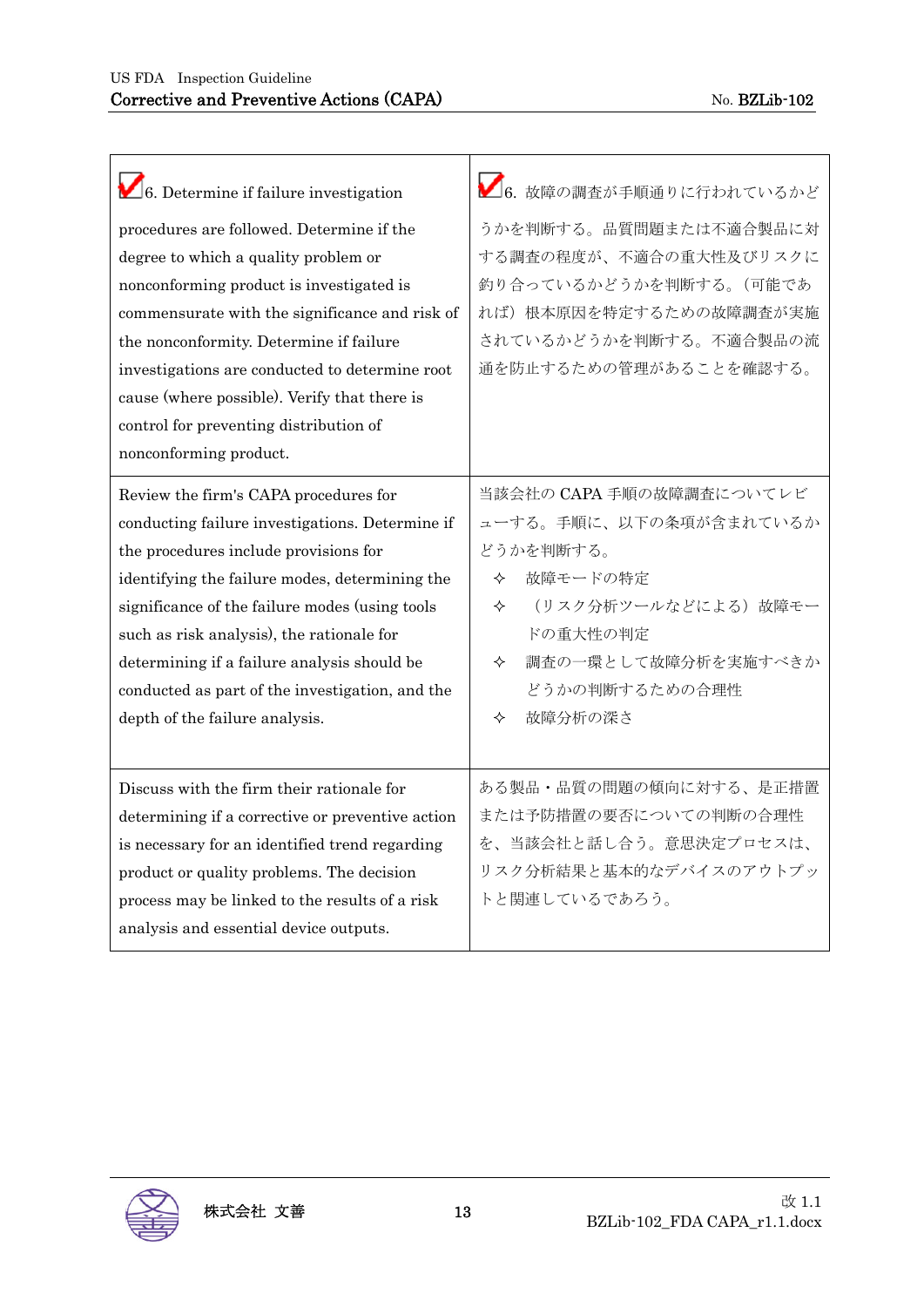| Using the sampling tables, select failure<br>investigation records regarding more than one<br>failure mode (if possible) and determine if the<br>firm is following their failure investigation<br>procedures. | サンプリングテーブルを使用して、(可能であれ<br>ば) 2つ以上の故障モードに関する故障調査記録<br>を選択し、当該会社が、故障調査手順に従ってい<br>るかどうかを判断する。<br>【訳注】<br>サンプリングテーブルは、査察官が利用するもの<br>でhttps://www.fda.gov/sampling-plans#page2<br>に定められています。 |
|---------------------------------------------------------------------------------------------------------------------------------------------------------------------------------------------------------------|-----------------------------------------------------------------------------------------------------------------------------------------------------------------------------------------|
| Confirm that all of the failure modes from your                                                                                                                                                               | 選択したサンプルの故障調査に含まれるすべての                                                                                                                                                                  |
| selected sample of failure investigations have                                                                                                                                                                | 故障モードが、データサマリ(レポート、円グラ                                                                                                                                                                  |
| been captured within data summaries such as                                                                                                                                                                   | フ、スプレッドシート、パレート図など)に取り                                                                                                                                                                  |
| reports, pie charts, spreadsheets, Pareto                                                                                                                                                                     | 込まれていることを確認する。                                                                                                                                                                          |
| charts, etc.                                                                                                                                                                                                  |                                                                                                                                                                                         |
| Determine whether the depth of the                                                                                                                                                                            | 問題を是正するために必要な是正措置を決定する                                                                                                                                                                  |
| investigation (where possible) is sufficient (root                                                                                                                                                            | ために、(可能な場合)調査の深さが十分である                                                                                                                                                                  |
| cause) to determine the corrective action                                                                                                                                                                     | かどうか(根本原因かどうか)を判断する。ある                                                                                                                                                                  |
| necessary to correct the problem. Select one                                                                                                                                                                  | 是正措置につながった重大な故障調査を1つ選択                                                                                                                                                                  |
| significant failure investigation that resulted in                                                                                                                                                            | し、根本原因が特定され、是正措置のベリフィケ                                                                                                                                                                  |
| a corrective action and determine if the root                                                                                                                                                                 | ーション/バリデーションができるようになって                                                                                                                                                                  |
| cause had been identified so that verification or                                                                                                                                                             | いるかどうかを判断する。                                                                                                                                                                            |
| validation of the corrective action could be                                                                                                                                                                  |                                                                                                                                                                                         |
| accomplished.                                                                                                                                                                                                 |                                                                                                                                                                                         |
| Using the sampling tables, review a number of                                                                                                                                                                 | サンプリングテーブルを使用して、放置すると製                                                                                                                                                                  |
| incomplete failure investigations for potential                                                                                                                                                               | 品の不適合が解決されず不適合製品を流通させて                                                                                                                                                                  |
| unresolved product nonconformances and                                                                                                                                                                        | しまうような故障のうち、調査が完了していない                                                                                                                                                                  |
| potential distribution of nonconforming                                                                                                                                                                       | ものをレビューする。その未解決の問題が患者ま                                                                                                                                                                  |
| product. Unresolved problems that could be of                                                                                                                                                                 | たはユーザにとって重大なリスクになりうるもの                                                                                                                                                                  |
| significant risk to the patient or user may                                                                                                                                                                   | であれば、問題が解決されない限り、製品のリコ                                                                                                                                                                  |
| require product recall if the problem cannot be                                                                                                                                                               | ールが必要になるであろう。                                                                                                                                                                           |
| resolved.                                                                                                                                                                                                     |                                                                                                                                                                                         |

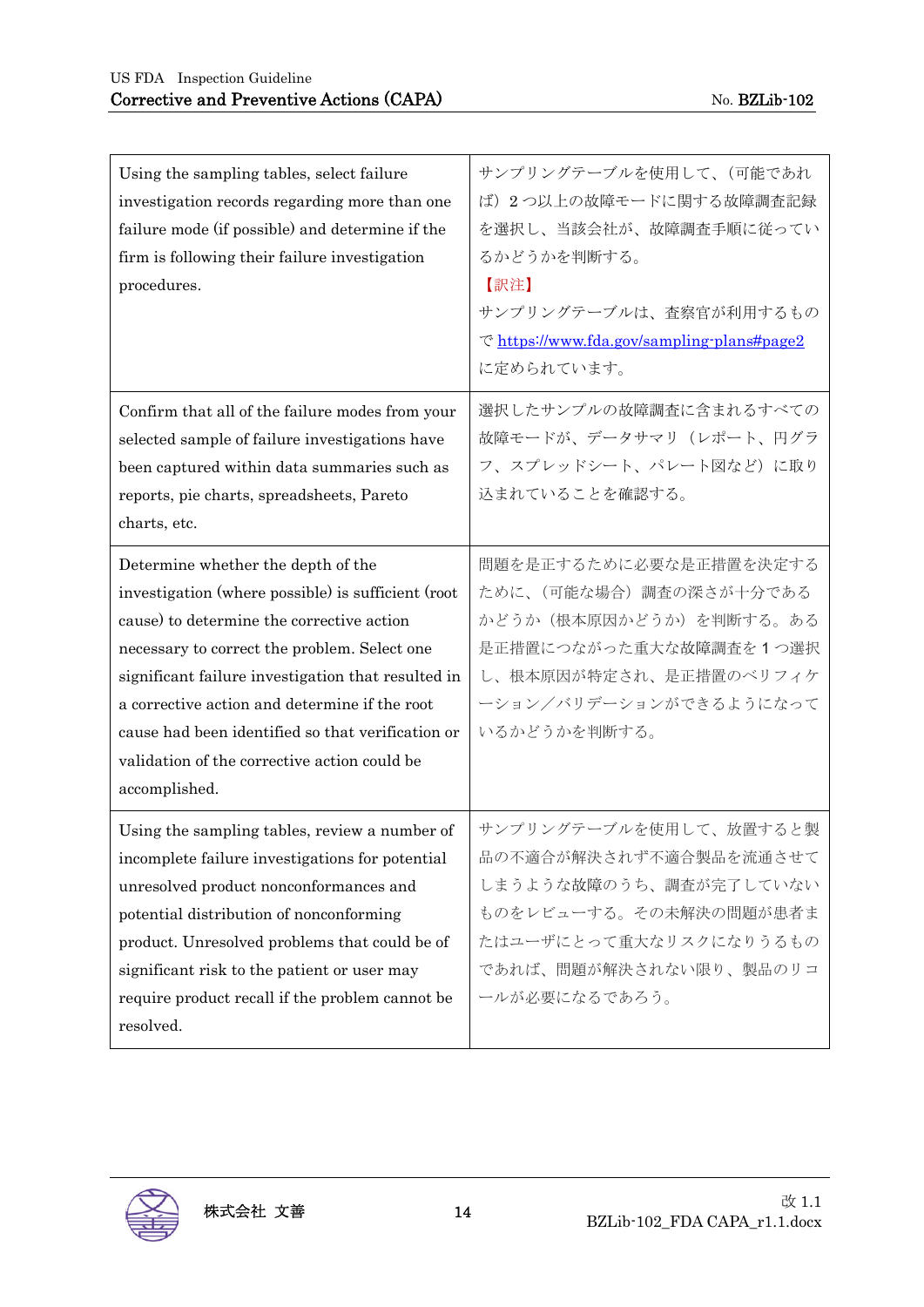| Using the sampling tables, review records<br>regarding nonconforming product where the<br>firm concluded corrective or preventive action<br>was not necessary. As noted above, verify that<br>the firm is not continuing to distribute<br>nonconforming product. This may be an<br>important deficiency based on the class of, and<br>the risk associated with, the product.                           | サンプリングテーブルを使用して、当該会社が、<br>是正措置または予防措置は必要ないと結論付けた<br>不適合製品に関する記録をレビューする。上記で<br>述べたように、当該会社が、不適合製品の流通を<br>継続していないことを確認する。[継続している<br>場合は〕製品のクラス及びリスクによっては、重<br>要な欠陥となりうる。                                                                   |
|--------------------------------------------------------------------------------------------------------------------------------------------------------------------------------------------------------------------------------------------------------------------------------------------------------------------------------------------------------------------------------------------------------|------------------------------------------------------------------------------------------------------------------------------------------------------------------------------------------------------------------------------------------|
| Important linkages for these activities<br>include 820.20 Management Responsibility,<br>820.25 Training, 820.30 Design Controls,<br>820.90 Nonconforming Product and possibly<br>820.250 Statistical Techniques.                                                                                                                                                                                       | 。<br>■これらの活動に対する重要な関連要件には<br>以下が含まれる。<br>820.20 Management Responsibility<br>820.25 Training<br>820.30 Design Controls<br>820.90 Nonconforming Product and possibly<br>820.250 Statistical Techniques                                    |
| Using the sampling tables, review<br>nonconforming product and quality<br>concessions. Review controls for preventing<br>distribution of nonconforming products.<br>Product and quality concessions should be<br>reviewed to verify that the concessions have<br>been made appropriate to product risk, within<br>the requirements of the quality system and not<br>solely to fulfill marketing needs. | サンプリングテーブルを使用して、不適合製品と<br>品質上の特別採用がなかったかをレビューする。<br>不適合製品の流通を防止するための管理策をレビ<br>ューする。製品と品質上の特別採用について、以<br>下のことをレビューする。<br>製品のリスクに対して、特別採用は適切で<br>✧<br>あったか<br>特別採用することは、品質システムの要件<br>✧<br>を逸脱するものではなかったか<br>市場要求を満たすために特別採用していな<br>✧<br>いか |
| Important linkages regarding these<br>activities include 820.20 Management<br>Responsibility and 820.90 Nonconforming<br>Product.                                                                                                                                                                                                                                                                      | これらの活動に対する重要な関連要件は以下が含<br>まれる。<br>820.20 Management Responsibility<br>820.90 Nonconforming Product                                                                                                                                       |

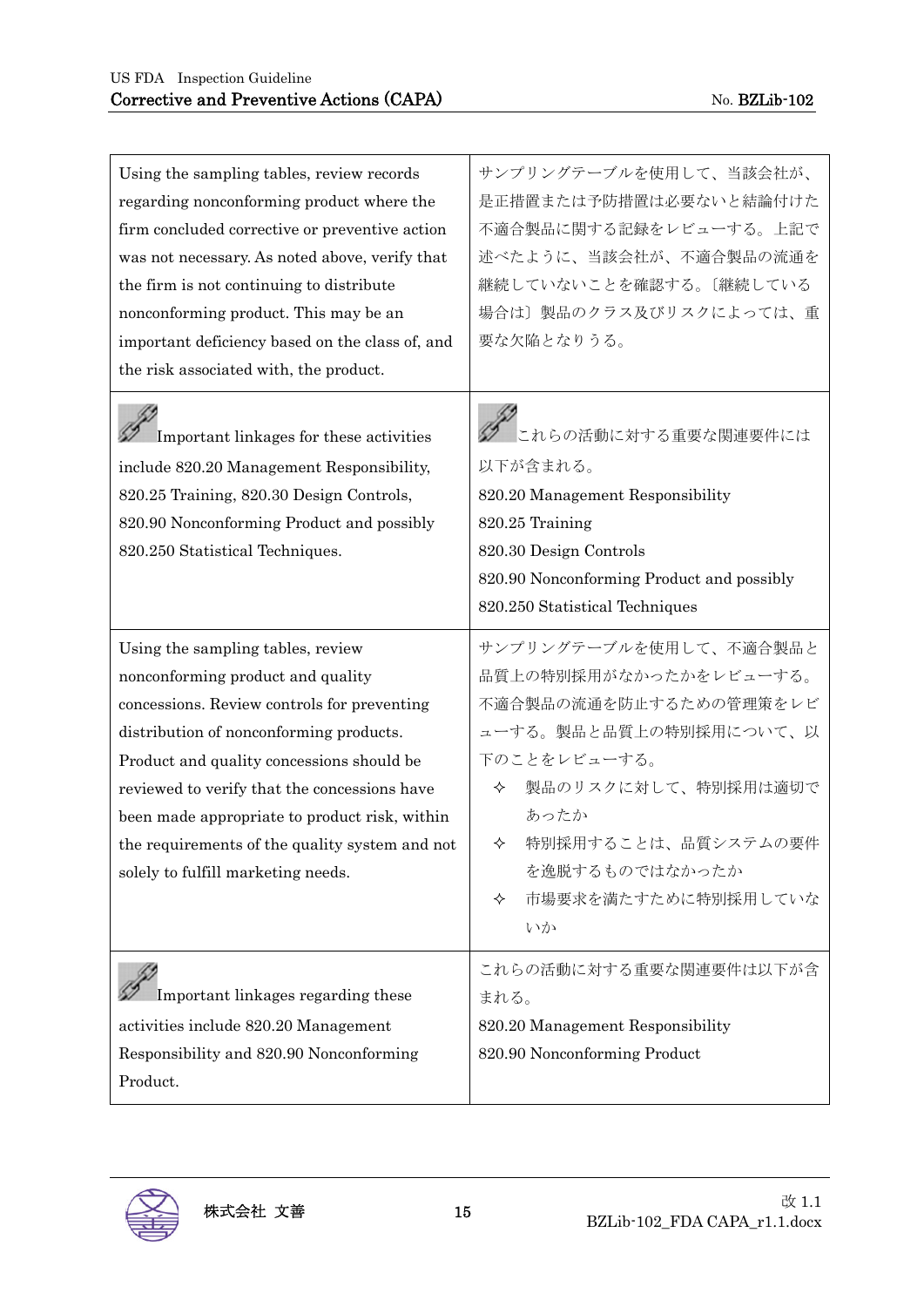| 7. Determine if appropriate actions have<br>been taken for significant product and quality<br>problems identified from data sources.                                                                                                                                                                                                                                                                                                                                                                                                     | ■7. データソースから特定された重大な製品·<br>品質問題に対して適切な措置がとられているかど<br>うかを判断する。                                                                                                                                                                                              |
|------------------------------------------------------------------------------------------------------------------------------------------------------------------------------------------------------------------------------------------------------------------------------------------------------------------------------------------------------------------------------------------------------------------------------------------------------------------------------------------------------------------------------------------|------------------------------------------------------------------------------------------------------------------------------------------------------------------------------------------------------------------------------------------------------------|
| Where appropriate, this may include recall<br>actions, changes in acceptance activities for<br>components, in-process and finished devices,<br>etc.                                                                                                                                                                                                                                                                                                                                                                                      | 場合によっては、[適切な措置には]リコールの<br>アクション、並びに部品の受領活動、中間製品及<br>び最終製品への変更などが含まれる。                                                                                                                                                                                      |
|                                                                                                                                                                                                                                                                                                                                                                                                                                                                                                                                          |                                                                                                                                                                                                                                                            |
| 8. Determine if corrective and preventive                                                                                                                                                                                                                                                                                                                                                                                                                                                                                                | △8. 是正·予防措置が有効であり、実施前にベ                                                                                                                                                                                                                                    |
| actions were effective and verified or validated                                                                                                                                                                                                                                                                                                                                                                                                                                                                                         | リフィケーション/バリデーションが行われてい                                                                                                                                                                                                                                     |
| prior to implementation. Confirm that                                                                                                                                                                                                                                                                                                                                                                                                                                                                                                    | たかどうかを判断する。是正・予防措置により、                                                                                                                                                                                                                                     |
| corrective and preventive actions do not                                                                                                                                                                                                                                                                                                                                                                                                                                                                                                 | 最終製品への副作用が生じていないことを確認す                                                                                                                                                                                                                                     |
| adversely affect the finished device.                                                                                                                                                                                                                                                                                                                                                                                                                                                                                                    | る。                                                                                                                                                                                                                                                         |
| Using the selected sample of significant<br>corrective and preventive actions, determine<br>the effectiveness of these corrective or<br>preventive actions. This can be accomplished<br>by reviewing product and quality problem<br>trend results. Determine if there are any<br>similar product or quality problems after the<br>implementation of the corrective or preventive<br>actions. Determine if the firm has verified or<br>validated the corrective or preventive actions to<br>ensure that such actions are effective and do | 重大な是正・予防措置から選択したサンプルを使<br>用して、是正措置または予防措置の有効性を判断<br>する。そのためには、製品·品質問題の傾向がど<br>うなったかをレビューするとよいであろう。是正<br>措置または予防措置を実施した後に、同じような<br>製品・品質問題が発生しているかどうかを判断す<br>る。当該会社が、是正措置または予防措置が効果<br>的であり、最終製品に副作用が生じていないこと<br>を、ベリフィケーション/バリデーションにより<br>確認しているかどうかを判断する。 |
| not adversely affect the finished device.                                                                                                                                                                                                                                                                                                                                                                                                                                                                                                |                                                                                                                                                                                                                                                            |

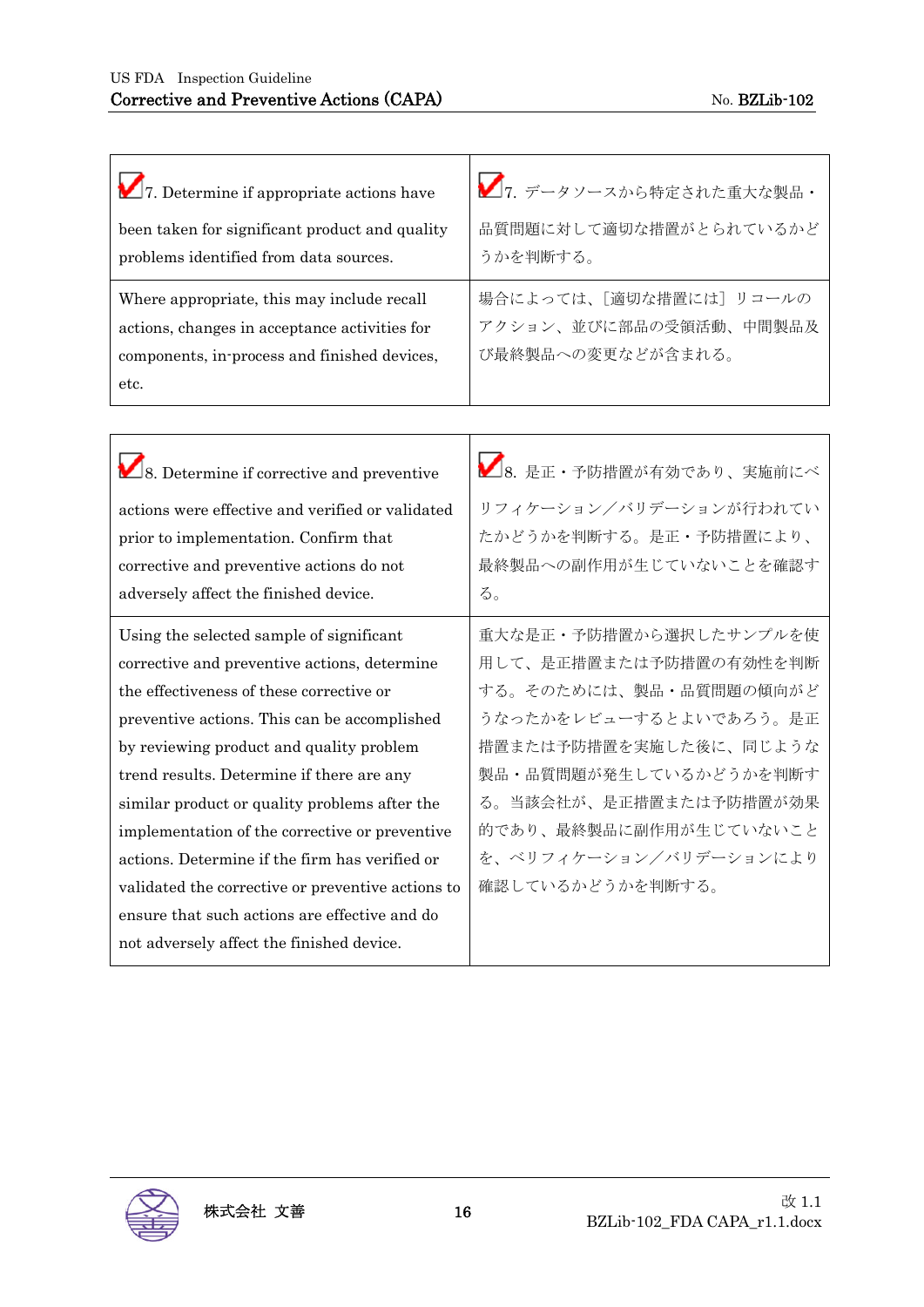| Corrective actions must be verified and (if     | 是正措置に対して、ベリフィケーション及び(必                    |
|-------------------------------------------------|-------------------------------------------|
| applicable) validated. Corrective actions must  | 要であれば)バリデーションを行わなければなら                    |
| include the application of design controls if   | ない。必要に応じ、是正措置において、設計管理                    |
| appropriate. Good engineering principles        | を適用すること。Good Engineering Principles       |
| should include: establishing a verification or  | には以下が含まれる。                                |
| validation protocol; verification of product    | ↓ ベリフィケーション/バリデーションのプ                     |
| output against documented product               | ロトコルの確立されていること。                           |
| requirements and specifications; ensuring test  | 製品アウトプットが、文書化された製品要<br>✧                  |
| instruments are maintained and calibrated.      | 件及び仕様に対してベリフィケーションさ                       |
| and that test results are maintained, available | れていること。                                   |
| and readable.                                   | テスト機器が確実に保守され校正されてい<br>✧                  |
|                                                 | ること。                                      |
|                                                 | テスト結果が維持管理され、利用可能であ<br>✧                  |
|                                                 | り、読み取り可能であること。                            |
| Important linkages regarding this CAPA          | この CAPA 要素に対する重要な関連要件に                    |
| element include 820.30 Design Control and       | は以下が含まれる。                                 |
| 820.70(b) Production and Process Control.       | 820.30 Design Control                     |
|                                                 | 820.70(b) Production and Process Control. |

| $\Box$ 9. Verify that corrective and preventive | 9. 製品・品質問題に対して是正措置・防措置 |
|-------------------------------------------------|------------------------|
| actions for product and quality problems were   | が実施され、文書化されていることを確認する。 |
| implemented and documented.                     |                        |
| Using the sampling tables, select and review    | サンプリングテーブルを使用して、最新の是正措 |
| records of the most recent corrective or        | 置または予防措置を選択し、その記録をレビュー |
| preventive actions (this sample may consist of  | する。(このサンプルは、以前に選択した重大是 |
| or include records from the previously selected | 正措置のサンプルの記録と全部又は一部が重なる |
| sample of significant corrective actions). To   | かもしれない)。製品・品質問題に対する是正・ |
| determine if corrective and preventive actions  | 予防措置、及びそれに伴う変更が文書化され、実 |
| for product and quality problems and changes    | 施されたかどうかを判断するために、実際のプロ |
| have been documented and implemented it         | セス、設備、施設、文書を見る必要があるかもし |
| may be necessary to view actual processes,      | れない。                   |
| equipment, facilities or documentation          |                        |

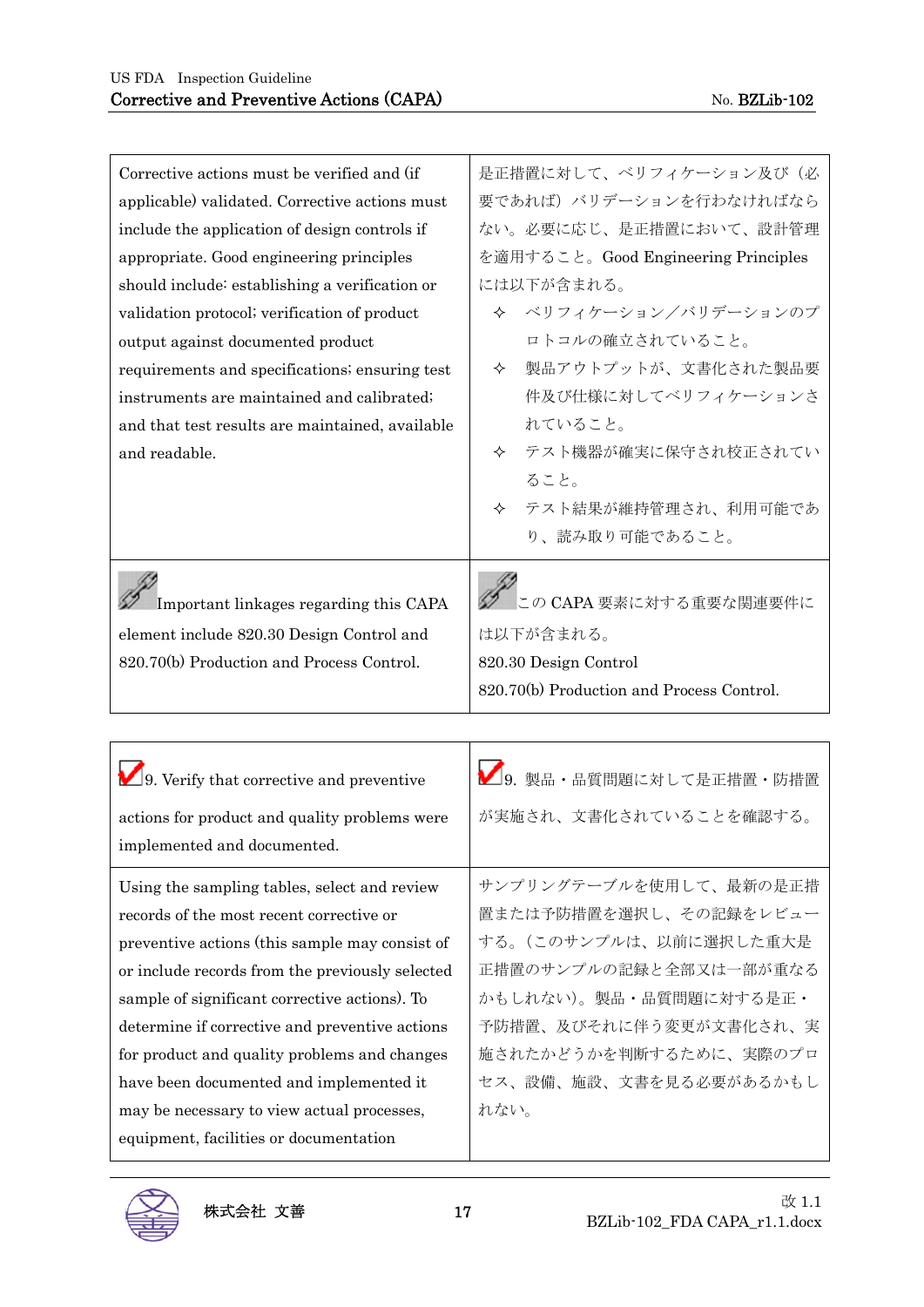| 10. Determine if information regarding                                                                                                                                                                                                                                                                                                                                                                                                                                        | ■10. 不適合製品及び品質問題、是正・予防措                                                                                                                                                          |
|-------------------------------------------------------------------------------------------------------------------------------------------------------------------------------------------------------------------------------------------------------------------------------------------------------------------------------------------------------------------------------------------------------------------------------------------------------------------------------|----------------------------------------------------------------------------------------------------------------------------------------------------------------------------------|
| nonconforming product and quality problems<br>and corrective and preventive actions has been<br>properly disseminated, including dissemination<br>for management review.                                                                                                                                                                                                                                                                                                      | 置に関する情報が、経営層レビューなどで、社内<br>で適切に共有されているかどうかを判断する。                                                                                                                                  |
| Determine that the relevant information<br>regarding quality problems, as well as<br>corrective and preventive actions, has been<br>submitted for management review. This can be<br>accomplished by determining which records in<br>a recent CAPA event were submitted for<br>management review. Review the raw data<br>submitted for management review and not the<br>actual results of a management review.                                                                 | 品質問題及び、是正・予防措置に関連する適切な<br>情報が経営層レビューに提出されていることを判<br>断する。この判断を行うに際しては、ある最新の<br>CAPA事象について、どのような記録が経営層レ<br>ビューに提出されたのかを調べるとよい。経営層<br>レビューの実施結果ではなく、経営層レビューに<br>提出された生データをレビューすること。 |
| Review the CAPA (and other procedures if<br>necessary) and confirm that there is a<br>mechanism to disseminate relevant CAPA<br>information to those individuals directly<br>responsible for assuring product quality and<br>the prevention of quality problems.                                                                                                                                                                                                              | CAPA 手順(必要であれば、その他の手順)をレ<br>ビューし、CAPA情報が、製品の品質保証と品質<br>問題の防止に直接責任を持つ者に共有される仕組<br>みがあることを確認する。                                                                                    |
| Review information related to product and<br>quality problems that has been disseminated to<br>those individuals directly responsible for<br>assuring product quality and the prevention of<br>quality problems. Using the sample of records<br>from Objective 9 above, confirm that<br>information related to product and quality<br>problems is disseminated to individuals<br>directly responsible for assuring product<br>quality and the prevention of quality problems. | 製品の品質保証と品質問題の防止に直接責任があ<br>る者に、どのような製品·品質問題に関する情報<br>が共有されたのかをレビューする。上記第9項で<br>用いた記録のサンプルを用いて、製品・品質問題<br>に関する情報が、製品の品質保証と品質の問題防<br>止に直接責任を持つ者に共有されているかどうか<br>をレビューする。             |